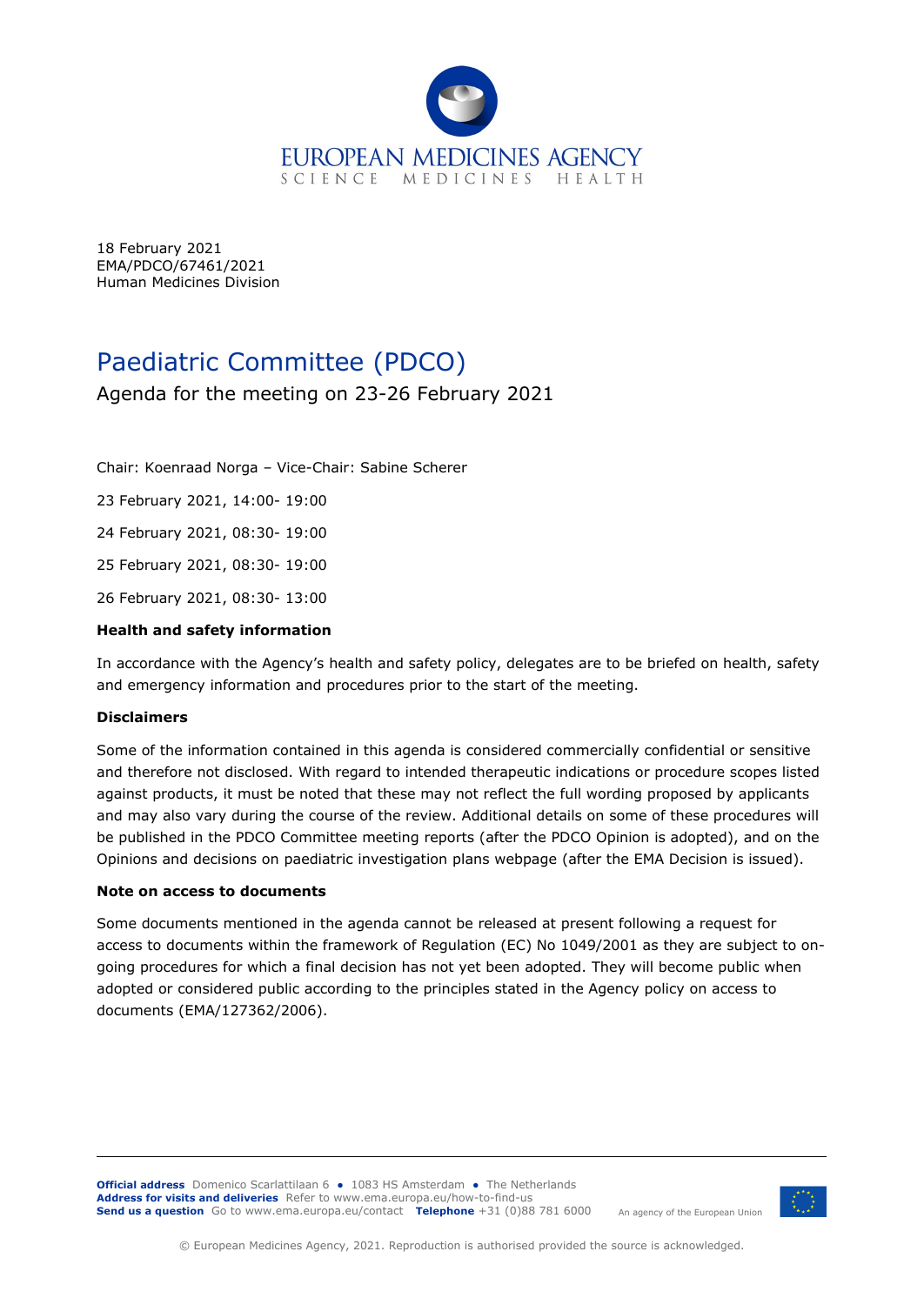# **Table of contents**

| 1.      | <b>Introductions</b><br>8                                                                                                                                                         |  |  |
|---------|-----------------------------------------------------------------------------------------------------------------------------------------------------------------------------------|--|--|
| 1.1.    | Welcome and declarations of interest of members, alternates and experts 8                                                                                                         |  |  |
| 1.2.    |                                                                                                                                                                                   |  |  |
| 1.3.    |                                                                                                                                                                                   |  |  |
| 2.      | <b>Opinions</b><br>8                                                                                                                                                              |  |  |
| 2.1.    |                                                                                                                                                                                   |  |  |
| 2.1.1.  |                                                                                                                                                                                   |  |  |
| 2.1.2.  |                                                                                                                                                                                   |  |  |
| 2.1.3.  |                                                                                                                                                                                   |  |  |
| 2.1.4.  | Pioglitazone hydrochloride / Spironolactone / Metformin hydrochloride - EMEA-002187-PIP01-                                                                                        |  |  |
| 2.1.5.  |                                                                                                                                                                                   |  |  |
| 2.1.6.  | Adeno-associated virus, serotype 9 (AAV9)-based non-replicating, self-complementary<br>recombinant vector containing an expression cassette for the human ASPA transgene (scAAV9- |  |  |
| 2.1.7.  | 1-[[[4-(4-fluoro-2-methyl-1H-indol-5-yloxy)-6-methoxyquinolin-7-<br>yl]oxy]methyl]cyclopropanamine-dihydrochloride - Orphan - EMEA-002486-PIP03-20  9                             |  |  |
| 2.1.8.  |                                                                                                                                                                                   |  |  |
| 2.1.9.  |                                                                                                                                                                                   |  |  |
| 2.1.10. |                                                                                                                                                                                   |  |  |
| 2.1.11. | Fluoride 18-labelled Prostate-Specific Membrane Antigen-1007 ([18F]PSMA-1007) - EMEA-                                                                                             |  |  |
| 2.1.12. |                                                                                                                                                                                   |  |  |
| 2.1.13. |                                                                                                                                                                                   |  |  |
| 2.1.14. | Anti-alpha-synuclein human monoclonal antibody - EMEA-002936-PIP01-20  11                                                                                                         |  |  |
| 2.1.15. |                                                                                                                                                                                   |  |  |
| 2.1.16. |                                                                                                                                                                                   |  |  |
| 2.1.17. | 2-((4S)-6-(4-chlorophenyl)-1-methyl-4H-benzo[C]isoxazolo[4,5-e]azepin-4-yl) acetamide                                                                                             |  |  |
| 2.1.18. |                                                                                                                                                                                   |  |  |
| 2.1.19. |                                                                                                                                                                                   |  |  |
| 2.1.20. | Humanised recombinant IgG4, Anti-PD-1 monoclonal antibody - EMEA-002939-PIP01-20. 12                                                                                              |  |  |
| 2.1.21. |                                                                                                                                                                                   |  |  |
| 2.1.22. |                                                                                                                                                                                   |  |  |
| 2.1.23. |                                                                                                                                                                                   |  |  |
| 2.1.24. |                                                                                                                                                                                   |  |  |
| 2.1.25. |                                                                                                                                                                                   |  |  |
| 2.2.    |                                                                                                                                                                                   |  |  |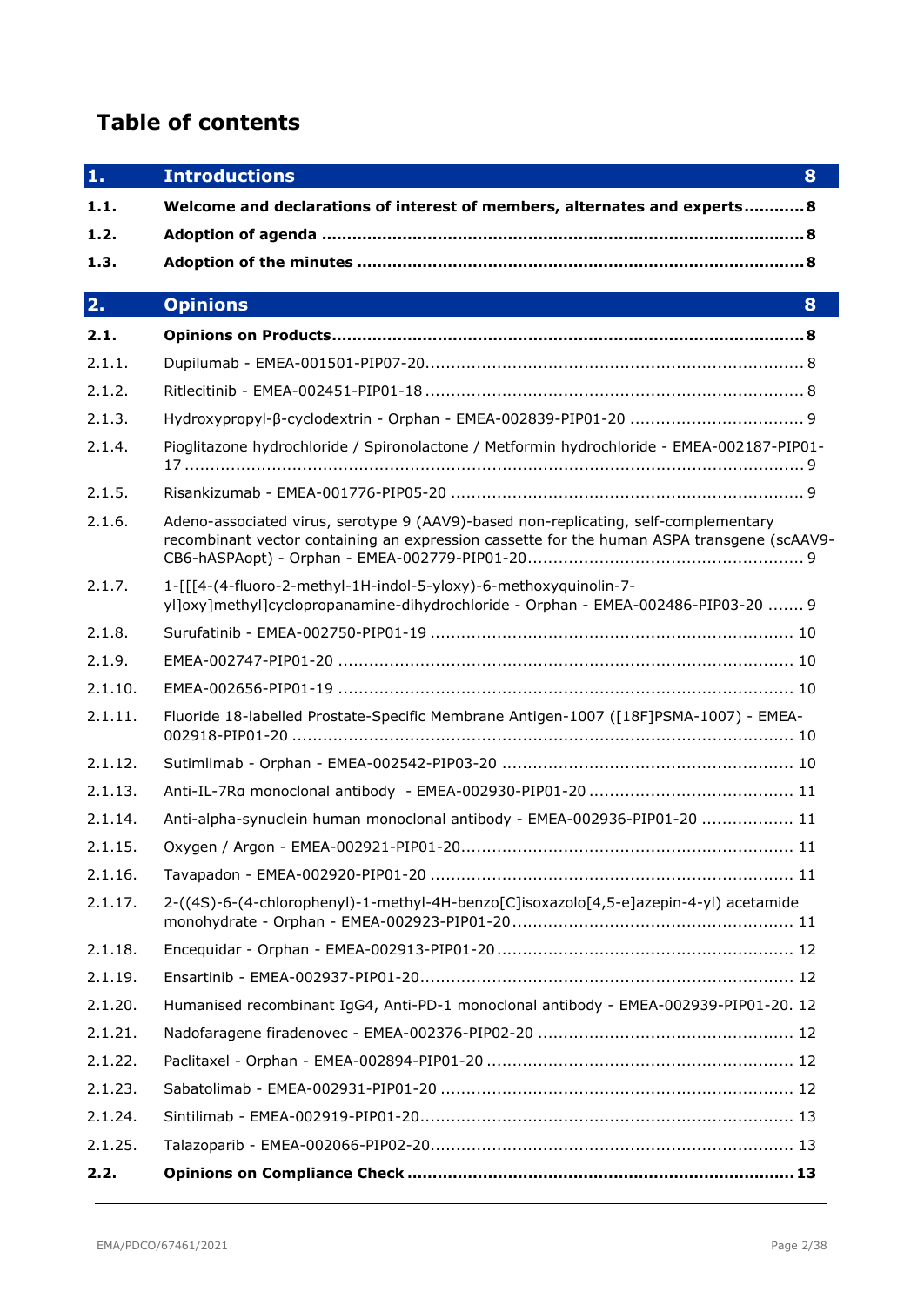| 2.2.2.  |                                                                                                                                                                           |  |  |
|---------|---------------------------------------------------------------------------------------------------------------------------------------------------------------------------|--|--|
| 2.2.3.  |                                                                                                                                                                           |  |  |
| 2.3.    | Opinions on Modification of an Agreed Paediatric Investigation Plan  14                                                                                                   |  |  |
| 2.3.1.  |                                                                                                                                                                           |  |  |
| 2.3.2.  |                                                                                                                                                                           |  |  |
| 2.3.3.  |                                                                                                                                                                           |  |  |
| 2.3.4.  |                                                                                                                                                                           |  |  |
| 2.3.5.  |                                                                                                                                                                           |  |  |
| 2.3.6.  |                                                                                                                                                                           |  |  |
| 2.3.7.  |                                                                                                                                                                           |  |  |
| 2.3.8.  |                                                                                                                                                                           |  |  |
| 2.3.9.  |                                                                                                                                                                           |  |  |
| 2.3.10. |                                                                                                                                                                           |  |  |
| 2.3.11. |                                                                                                                                                                           |  |  |
| 2.3.12. | Potassium chloride / Sodium chloride / Citric acid, anhydrous / Sodium citrate / Simeticone /<br>Sodium sulphate, anhydrous / Macrogol 4000 - EMEA-001356-PIP02-12-M04 16 |  |  |
| 2.3.13. | Valoctocogene roxaparvovec - Orphan - EMEA-002427-PIP01-18-M01 16                                                                                                         |  |  |
| 2.3.14. |                                                                                                                                                                           |  |  |
| 2.3.15. |                                                                                                                                                                           |  |  |
| 2.3.16. |                                                                                                                                                                           |  |  |
| 2.3.17. | Tenofovir (disoproxil fumarate) - EMEA-000533-PIP01-08-M10  17                                                                                                            |  |  |
| 2.3.18. | Dermatophagoides farinae / Dermatophagoides pteronyssinus - EMEA-001258-PIP01-11-M07                                                                                      |  |  |
| 2.3.19. | Mometasone (furoate) / Indacaterol (acetate) - EMEA-001217-PIP01-11-M07  17                                                                                               |  |  |
| 2.3.20. |                                                                                                                                                                           |  |  |
|         |                                                                                                                                                                           |  |  |
| 2.4.    |                                                                                                                                                                           |  |  |
| 2.5.    |                                                                                                                                                                           |  |  |
| 2.6.    |                                                                                                                                                                           |  |  |
| 2.7.    |                                                                                                                                                                           |  |  |
| 2.7.1.  |                                                                                                                                                                           |  |  |
| 2.7.2.  |                                                                                                                                                                           |  |  |
| 3.      | <b>Discussion of applications</b><br>18                                                                                                                                   |  |  |
| 3.1.    |                                                                                                                                                                           |  |  |
| 3.1.1.  |                                                                                                                                                                           |  |  |
| 3.1.2.  |                                                                                                                                                                           |  |  |
| 3.1.3.  |                                                                                                                                                                           |  |  |
| 3.1.4.  | Human anti-interleukin-15 (IL-15) monoclonal antibody - EMEA-002775-PIP01-20 19                                                                                           |  |  |

2.2.1. Sofosbuvir / Velpatasvir - [EMEA-C-001646-PIP01-14-M02](#page-12-3) ........................................... 13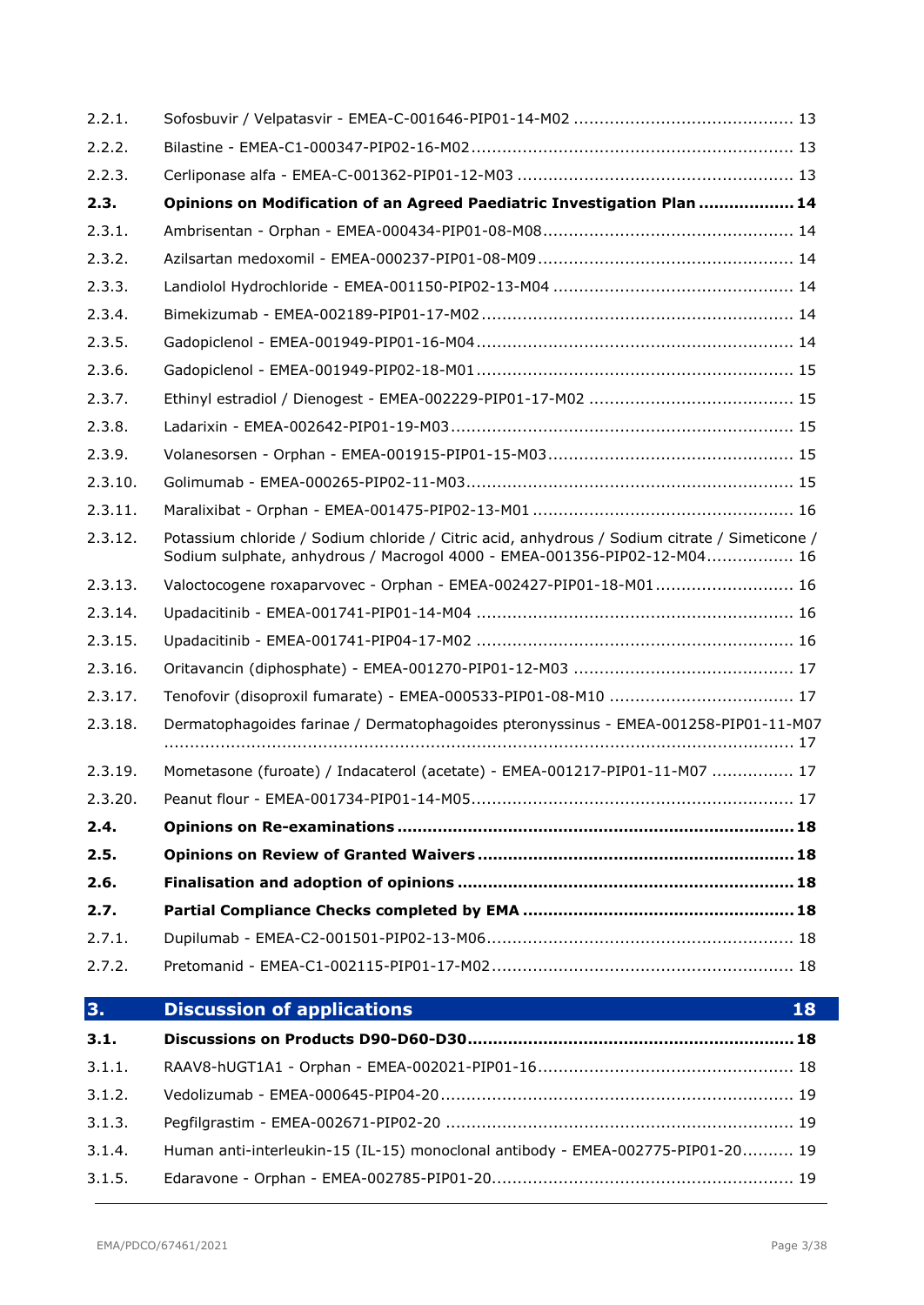| 3.1.6.  |                                                                                                                                                                                                                                       |  |
|---------|---------------------------------------------------------------------------------------------------------------------------------------------------------------------------------------------------------------------------------------|--|
| 3.1.7.  |                                                                                                                                                                                                                                       |  |
| 3.1.8.  | Single strain of non-genetically modified Prevotella histicola - EMEA-002933-PIP01-20  20                                                                                                                                             |  |
| 3.1.9.  |                                                                                                                                                                                                                                       |  |
| 3.1.10. | (S)-1-(5-((2,3-dihydro-[1,4]dioxino[2,3-b]pyridin-7-yl)sulfonyl)-3,4,5,6-<br>tetrahydropyrrolo[3,4-c]pyrrol-2(1H)-yl)-3-hydroxy-2-phenylpropan-1-one - Orphan - EMEA-                                                                 |  |
| 3.1.11. |                                                                                                                                                                                                                                       |  |
| 3.1.12. |                                                                                                                                                                                                                                       |  |
| 3.1.13. |                                                                                                                                                                                                                                       |  |
| 3.1.14. |                                                                                                                                                                                                                                       |  |
| 3.1.15. |                                                                                                                                                                                                                                       |  |
| 3.1.16. |                                                                                                                                                                                                                                       |  |
| 3.1.17. |                                                                                                                                                                                                                                       |  |
| 3.1.18. |                                                                                                                                                                                                                                       |  |
| 3.1.19. |                                                                                                                                                                                                                                       |  |
| 3.1.20. | Sodium chloride solution 4.2% (w/v) / 3,5-diamino-6-chloro-N-(N-(4-(4-(2-<br>(hexyl((2S,3R,4R,5R)-2,3,4,5,6-pentahydroxyhexyl)amino)ethoxy)phenyl)butyl)-<br>carbamimidoyl)pyrazine-2-carboxamide - Orphan - EMEA-002935-PIP01-20  22 |  |
| 3.1.21. | Recombinant protein derived from the SARS CoV2 prefusion Spike delta TM protein - EMEA-                                                                                                                                               |  |
| 3.1.22. |                                                                                                                                                                                                                                       |  |
| 3.1.23. |                                                                                                                                                                                                                                       |  |
| 3.1.24. |                                                                                                                                                                                                                                       |  |
| 3.1.25. | Peptide derivative of glucagon-like-peptide 1 and glucagon with fatty acid side chain - EMEA-                                                                                                                                         |  |
| 3.1.26. | Peptide derivative of glucagon-like-peptide 1 and glucagon with fatty acid side chain - EMEA-                                                                                                                                         |  |
| 3.1.27. |                                                                                                                                                                                                                                       |  |
| 3.1.28. |                                                                                                                                                                                                                                       |  |
| 3.1.29. | Anti-CD40L humanized monoclonal antibody - EMEA-002945-PIP01-20  24                                                                                                                                                                   |  |
| 3.1.30. |                                                                                                                                                                                                                                       |  |
| 3.1.31. |                                                                                                                                                                                                                                       |  |
| 3.1.32. |                                                                                                                                                                                                                                       |  |
| 3.1.33. |                                                                                                                                                                                                                                       |  |
| 3.1.34. |                                                                                                                                                                                                                                       |  |
| 3.1.35. |                                                                                                                                                                                                                                       |  |
| 3.1.36. | Lutetium (177Lu) oxodotreotide - Orphan - EMEA-002950-PIP01-20  25                                                                                                                                                                    |  |
| 3.1.37. |                                                                                                                                                                                                                                       |  |
| 3.1.38. |                                                                                                                                                                                                                                       |  |
| 3.1.39. |                                                                                                                                                                                                                                       |  |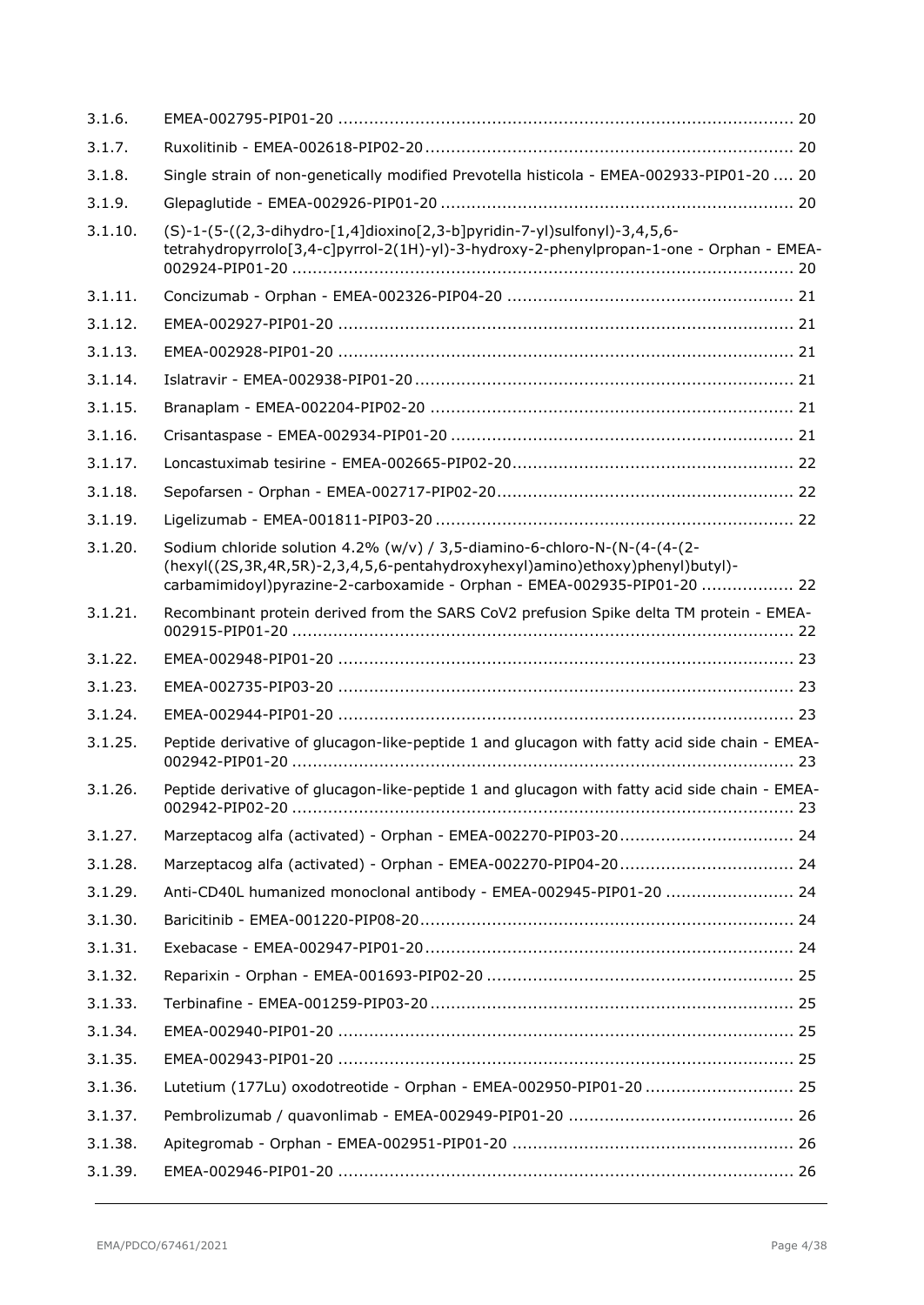| 3.1.40. | Adjuvant / Severe acute respiratory syndrome coronavirus 2 (SARS-CoV-2) recombinant (r)<br>spike (S) protein nanoparticle vaccine (SARS CoV-2 rS) - EMEA-002941-PIP01-20  26 |
|---------|------------------------------------------------------------------------------------------------------------------------------------------------------------------------------|
| 3.1.41. |                                                                                                                                                                              |
| 3.1.42. |                                                                                                                                                                              |
| 3.1.43. |                                                                                                                                                                              |
| 3.1.44. |                                                                                                                                                                              |
| 3.1.45. |                                                                                                                                                                              |
| 3.2.    |                                                                                                                                                                              |
| 3.2.1.  |                                                                                                                                                                              |
| 3.2.2.  |                                                                                                                                                                              |
| 3.3.    | Discussions on Modification of an Agreed Paediatric Investigation Plan 28                                                                                                    |
| 3.3.1.  |                                                                                                                                                                              |
| 3.3.2.  |                                                                                                                                                                              |
| 3.3.3.  |                                                                                                                                                                              |
| 3.3.4.  |                                                                                                                                                                              |
| 3.3.5.  |                                                                                                                                                                              |
| 3.3.6.  |                                                                                                                                                                              |
| 3.3.7.  |                                                                                                                                                                              |
| 3.3.8.  |                                                                                                                                                                              |
| 3.3.9.  |                                                                                                                                                                              |
| 3.3.10. |                                                                                                                                                                              |
| 3.3.11. | Tenofovir alafenamide / emtricitabine / cobicistat / darunavir - EMEA-001825-PIP01-15-M0330                                                                                  |
| 3.3.12. | Tenofovir disoproxil fumarate / lamivudine / doravirine - EMEA-001695-PIP01-14-M04 30                                                                                        |
| 3.3.13. |                                                                                                                                                                              |
| 3.3.14. |                                                                                                                                                                              |
| 3.3.15. |                                                                                                                                                                              |
| 3.3.16. |                                                                                                                                                                              |
| 3.3.17. |                                                                                                                                                                              |
| 3.3.18. |                                                                                                                                                                              |
| 3.3.19. |                                                                                                                                                                              |
| 3.3.20. |                                                                                                                                                                              |
| 3.3.21. | Niraparib (as tosylate monohydrate) - Orphan - EMEA-002268-PIP02-18-M01 32                                                                                                   |
| 3.3.22. |                                                                                                                                                                              |
| 3.3.23. |                                                                                                                                                                              |
| 3.3.24. | Concentrate of proteolytic enzyme enriched in bromelain - Orphan - EMEA-000142-PIP02-09-                                                                                     |
| 3.3.25. |                                                                                                                                                                              |
| 3.3.26. | Birch pollen extract (Betula verrucosa) - EMEA-001879-PIP01-15-M03  33                                                                                                       |
| 3.3.27. |                                                                                                                                                                              |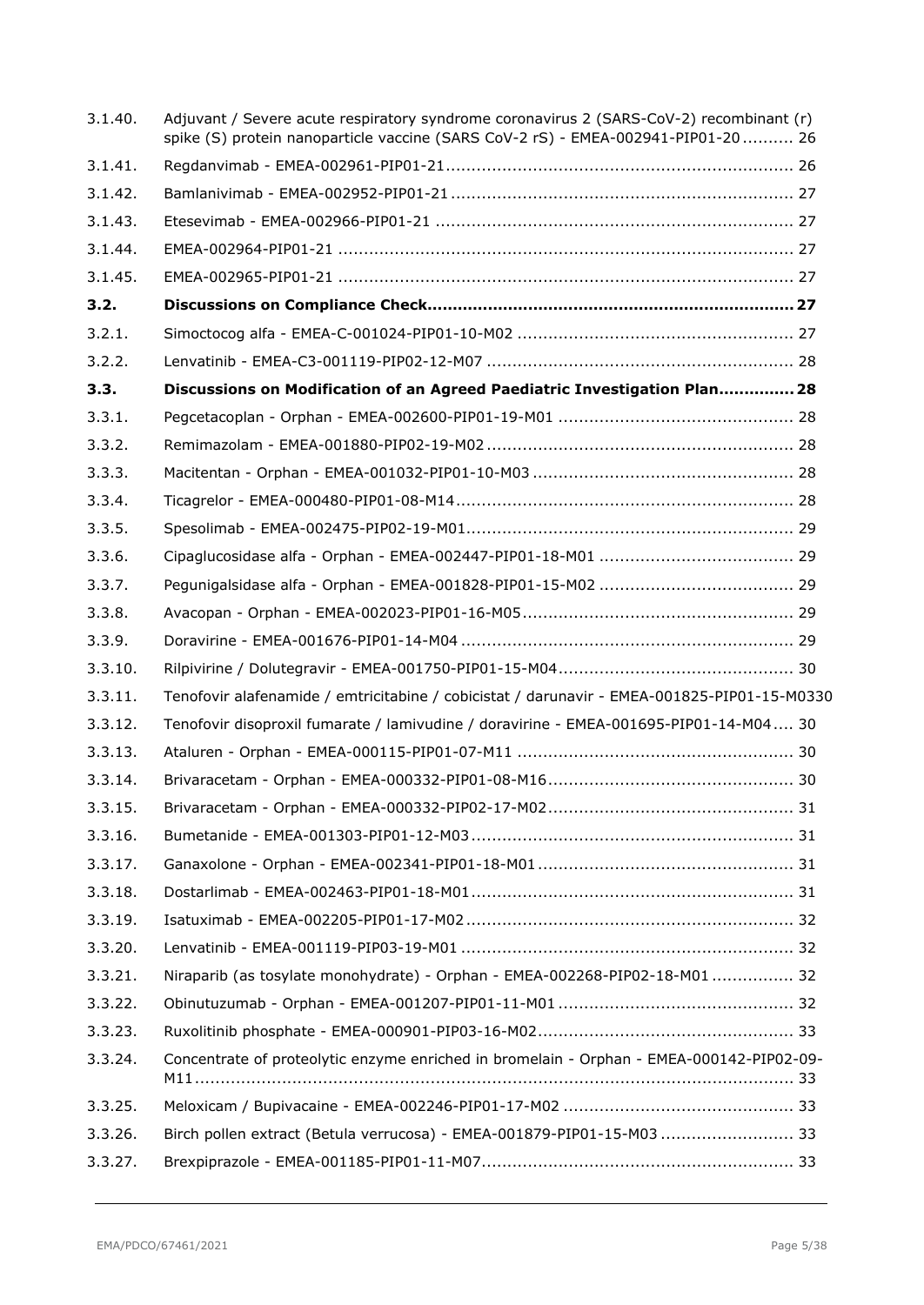| 4.     | <b>Nominations</b><br>34                                                                           |  |
|--------|----------------------------------------------------------------------------------------------------|--|
| 4.1.   | List of submission of applications with start of procedure 23 February 2021 for                    |  |
| 4.2.   | Nomination of Rapporteur for requests of confirmation on the applicability of the                  |  |
| 4.3.   |                                                                                                    |  |
| 5.     | <b>Scientific Advice Working Party (SAWP) and Paediatric Committee</b><br>(PDCO) Interaction<br>34 |  |
| 6.     | Discussion on the applicability of class waivers<br>34                                             |  |
| 6.1.   | Discussions on the applicability of class waiver for products34                                    |  |
| 6.1.1. |                                                                                                    |  |
| 6.1.2. |                                                                                                    |  |
| 6.1.3. |                                                                                                    |  |
| 7.     | Discussion on the inclusion of an indication within a condition in an<br>agreed PIP/waiver<br>35   |  |
| 7.1.   | Discussion on the possibility to include an indication within a condition in an agreed             |  |
| 7.1.1. |                                                                                                    |  |
| 8.     | <b>Annual reports on deferrals</b><br>35                                                           |  |
|        |                                                                                                    |  |
| 9.     | Organisational, regulatory and methodological matters<br>35                                        |  |
| 9.1.   |                                                                                                    |  |
| 9.1.1. | Proposal for criteria to put procedures on the "silent adoption list" 35                           |  |
| 9.1.2. |                                                                                                    |  |
| 9.2.   |                                                                                                    |  |
| 9.2.1. |                                                                                                    |  |
| 9.3.   | Coordination with EMA Working Parties/Working Groups/Drafting Groups 36                            |  |
| 9.3.1. |                                                                                                    |  |
| 9.3.2. |                                                                                                    |  |
| 9.3.3. | Agenda for the Patients and Consumers Working Party (PCWP)/ Healthcare Professionals               |  |
| 9.4.   |                                                                                                    |  |
| 9.4.1. | European Network of Paediatric Research (Enpr) - European Medicines Agency (EMA)  36               |  |
| 9.5.   |                                                                                                    |  |
| 9.6.   | Contacts of the PDCO with external parties and interaction with the Interested                     |  |
| 9.7.   |                                                                                                    |  |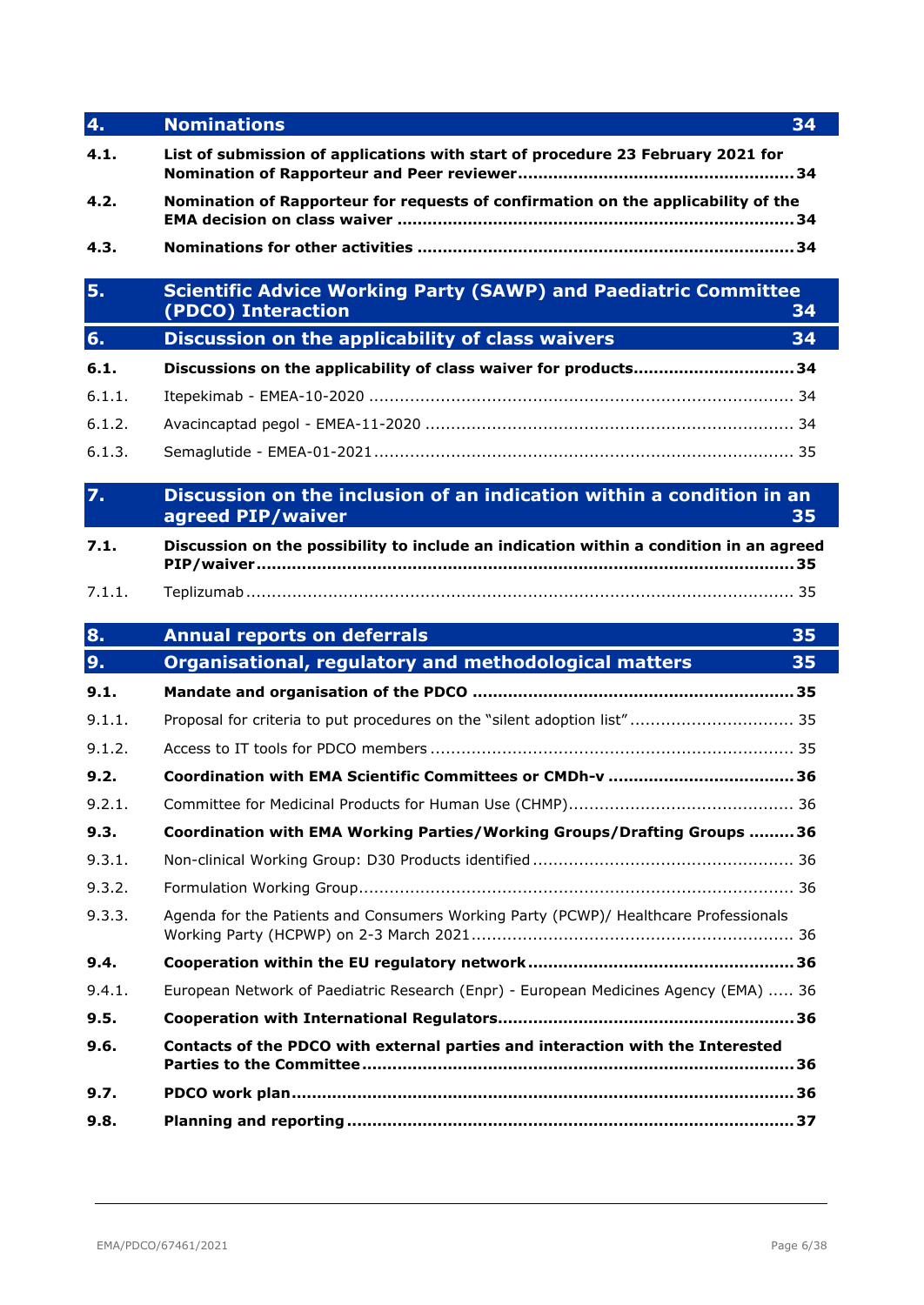| 10.   | <b>Any other business</b><br>37 |  |
|-------|---------------------------------|--|
| 10.1. |                                 |  |
| 10.2. |                                 |  |
| 10.3. | 37                              |  |
| 10.4. |                                 |  |
| 10.5. | 37                              |  |
| 11.   | <b>Breakout sessions</b><br>37  |  |
|       |                                 |  |
| 11.1. |                                 |  |
| 11.2. |                                 |  |
| 11.3. |                                 |  |

| <b>Explanatory notes</b> |  |
|--------------------------|--|
|                          |  |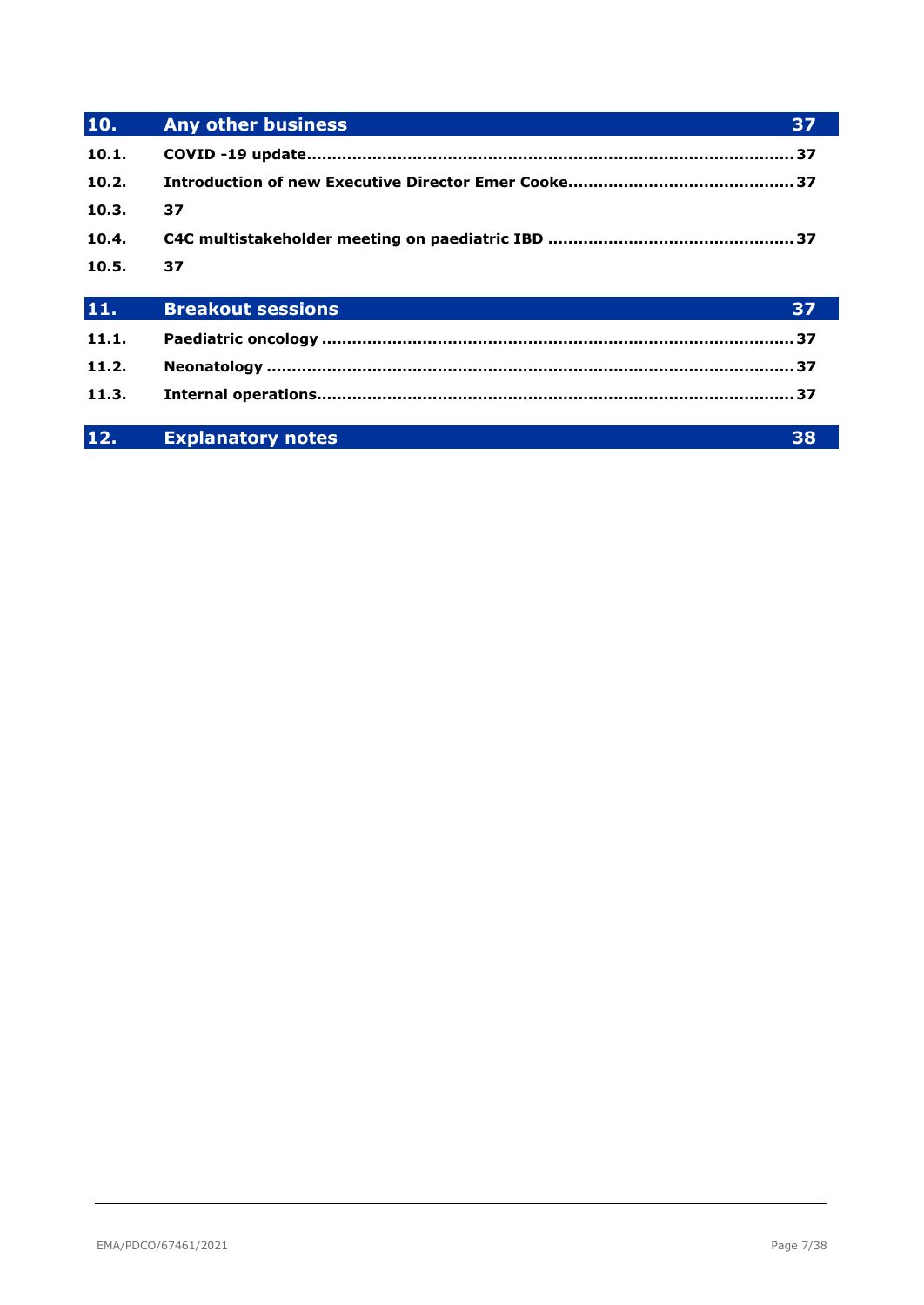# <span id="page-7-0"></span>**1. Introductions**

# <span id="page-7-1"></span>**1.1. Welcome and declarations of interest of members, alternates and experts**

Pre-meeting list of participants and restrictions in relation to declarations of interests applicable to the items of the agenda for the PDCO plenary session to be held 23-26 February 2021. See February 2021 PDCO minutes (to be published post March 2021 PDCO meeting).

# <span id="page-7-2"></span>**1.2. Adoption of agenda**

PDCO agenda for 23-26 February 2021

# <span id="page-7-3"></span>**1.3. Adoption of the minutes**

PDCO minutes for 26-29 January 2021

# <span id="page-7-4"></span>**2. Opinions**

Disclosure of some information related to this section cannot be released at the present time as it is deemed to contain commercially confidential information.

# <span id="page-7-5"></span>**2.1. Opinions on Products**

# <span id="page-7-6"></span>2.1.1. Dupilumab - EMEA-001501-PIP07-20

Treatment of chronic spontaneous urticaria Day 120 opinion **Action**: For adoption Dermatology

# <span id="page-7-7"></span>2.1.2. Ritlecitinib - EMEA-002451-PIP01-18

Alopecia areata Day 120 opinion **Action**: For adoption Dermatology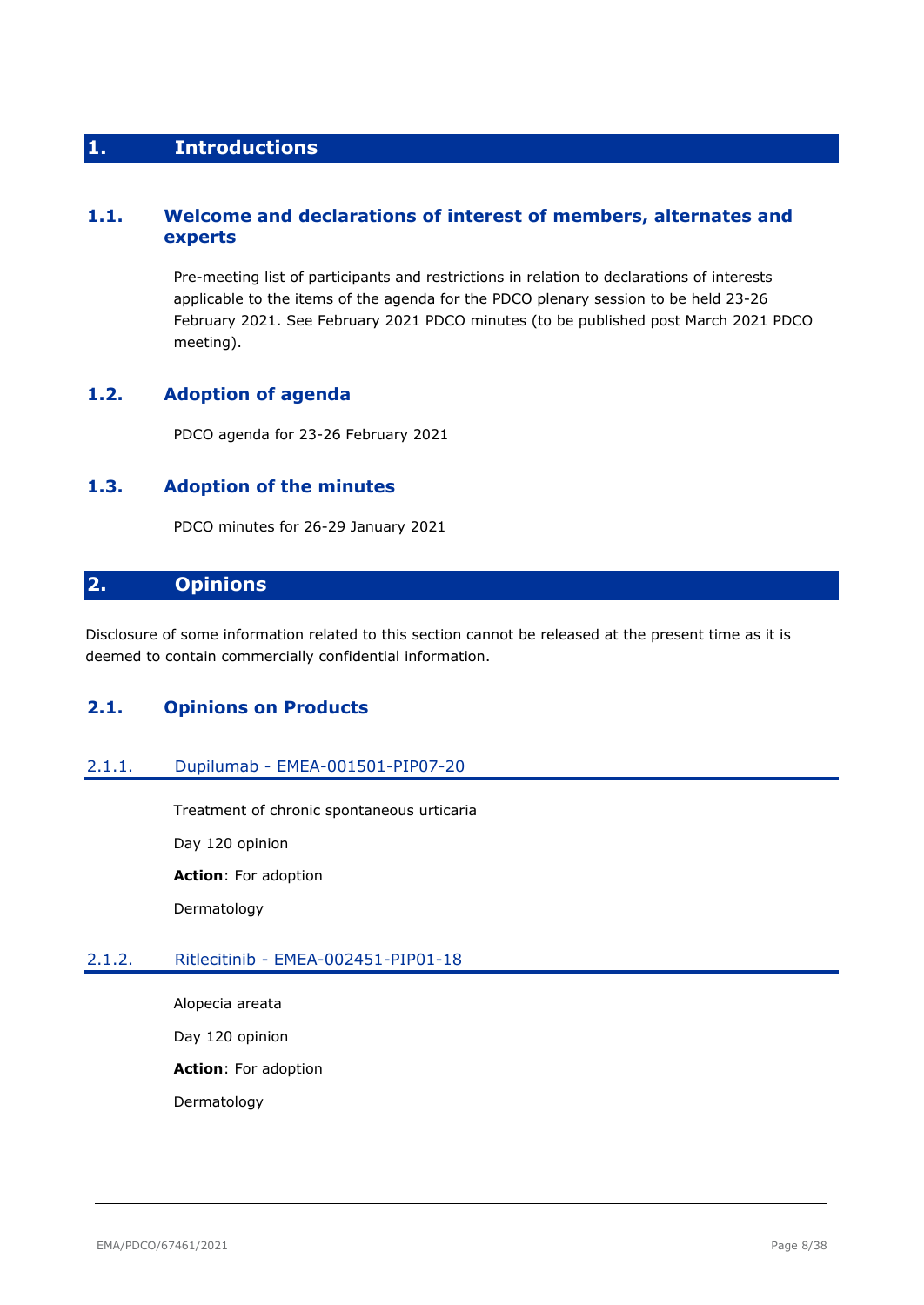### <span id="page-8-0"></span>2.1.3. Hydroxypropyl-β-cyclodextrin - Orphan - EMEA-002839-PIP01-20

Cyclo Therapeutics Inc; Niemann Pick disease type C / Treatment of Niemann Pick type C1 disease in children, adolescents and adults

Day 120 opinion

**Action**: For adoption

Endocrinology-Gynaecology-Fertility-Metabolism

### <span id="page-8-1"></span>2.1.4. Pioglitazone hydrochloride / Spironolactone / Metformin hydrochloride - EMEA-002187-PIP01-17

Treatment of polycystic ovary syndrome (PCOS) / Treatment of adolescent polycystic ovary syndrome (PCOS) in post-menarche adolescents <18 yrs and young adult women ≥18 yrs and  $<$  24.0 yrs

Day 120 opinion

**Action**: For adoption

Endocrinology-Gynaecology-Fertility-Metabolism

#### <span id="page-8-2"></span>2.1.5. Risankizumab - EMEA-001776-PIP05-20

Hidradenitis suppurativa

Day 120 opinion

**Action**: For adoption

Immunology-Rheumatology-Transplantation / Dermatology

#### <span id="page-8-3"></span>2.1.6. Adeno-associated virus, serotype 9 (AAV9)-based non-replicating, selfcomplementary recombinant vector containing an expression cassette for the human ASPA transgene (scAAV9-CB6-hASPAopt) - Orphan - EMEA-002779-PIP01- 20

Aspa Therapeutics, Inc.; Treatment of Canavan disease in patients from birth to less than 18 years of age

Day 120 opinion

**Action**: For adoption

Neurology

#### <span id="page-8-4"></span>2.1.7. 1-[[[4-(4-fluoro-2-methyl-1H-indol-5-yloxy)-6-methoxyquinolin-7 yl]oxy]methyl]cyclopropanamine-dihydrochloride - Orphan - EMEA-002486-PIP03- 20

Advenchen Laboratories, LLC.; Treatment of soft tissue sarcomas / Treatment of alveolar soft part sarcoma / Treatment of synovial sarcoma / Treatment of rhabdomyosarcoma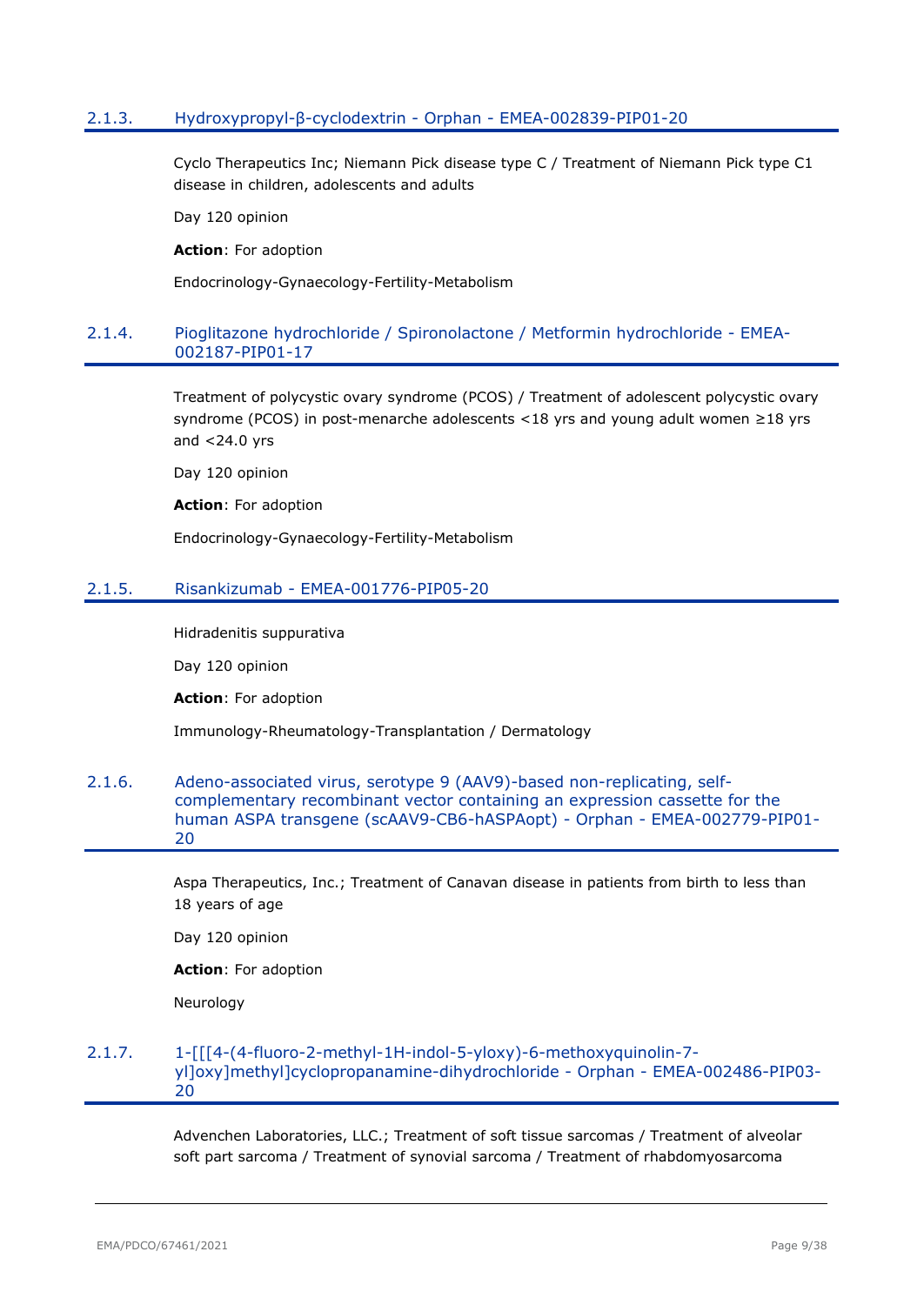Day 120 opinion

**Action**: For adoption

Oncology

#### <span id="page-9-0"></span>2.1.8. Surufatinib - EMEA-002750-PIP01-19

Treatment of all conditions included in the category of malignant neoplasms (except central nervous system tumours and myeloid neoplasms)

Day 120 opinion

**Action**: For adoption, Oral explanation to be held on Wednesday, 24 February 2021 at 17:00

Oncology

### <span id="page-9-1"></span>2.1.9. EMEA-002747-PIP01-20

Treatment of myasthenia gravis

Day 120 opinion

**Action**: For adoption

Other / Neurology

# <span id="page-9-2"></span>2.1.10. EMEA-002656-PIP01-19

Chikungunya disease Day 120 opinion **Action**: For adoption Vaccines

### <span id="page-9-3"></span>2.1.11. Fluoride 18-labelled Prostate-Specific Membrane Antigen-1007 ([18F]PSMA-1007) - EMEA-002918-PIP01-20

Diagnosis of prostate cancer Day 60 opinion **Action**: For adoption

Diagnostic / Oncology

### <span id="page-9-4"></span>2.1.12. Sutimlimab - Orphan - EMEA-002542-PIP03-20

Genzyme Europe B.V.; Treatment of cold agglutinin disease

Day 60 opinion

**Action**: For adoption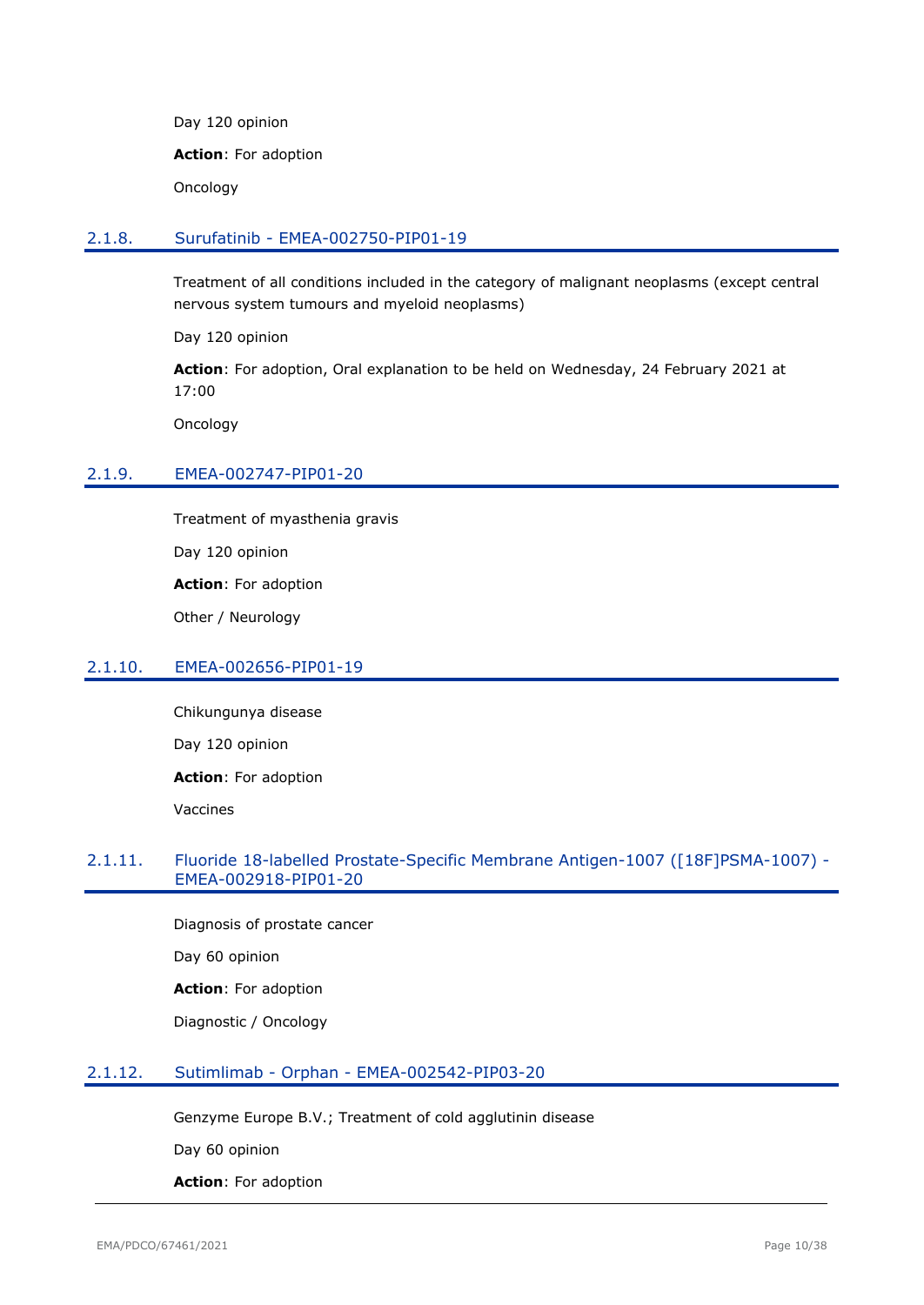Haematology-Hemostaseology

### <span id="page-10-0"></span>2.1.13. Anti-IL-7Rα monoclonal antibody - EMEA-002930-PIP01-20

Treatment of Sjögren's syndrome Day 60 opinion **Action**: For adoption Immunology-Rheumatology-Transplantation

# <span id="page-10-1"></span>2.1.14. Anti-alpha-synuclein human monoclonal antibody - EMEA-002936-PIP01-20

Multiple System Atrophy/ Parkinson's disease Day 60 opinion **Action**: For adoption Neurology

# <span id="page-10-2"></span>2.1.15. Oxygen / Argon - EMEA-002921-PIP01-20

Treatment of acute ischaemic stroke Day 60 opinion **Action**: For adoption Neurology

# <span id="page-10-3"></span>2.1.16. Tavapadon - EMEA-002920-PIP01-20

Treatment of Parkinson's disease Day 60 opinion **Action**: For adoption Neurology

# <span id="page-10-4"></span>2.1.17. 2-((4S)-6-(4-chlorophenyl)-1-methyl-4H-benzo[C]isoxazolo[4,5-e]azepin-4-yl) acetamide monohydrate - Orphan - EMEA-002923-PIP01-20

Constellation Pharmaceuticals Inc.; Treatment of myelofibrosis

Day 60 opinion

**Action**: For adoption

Oncology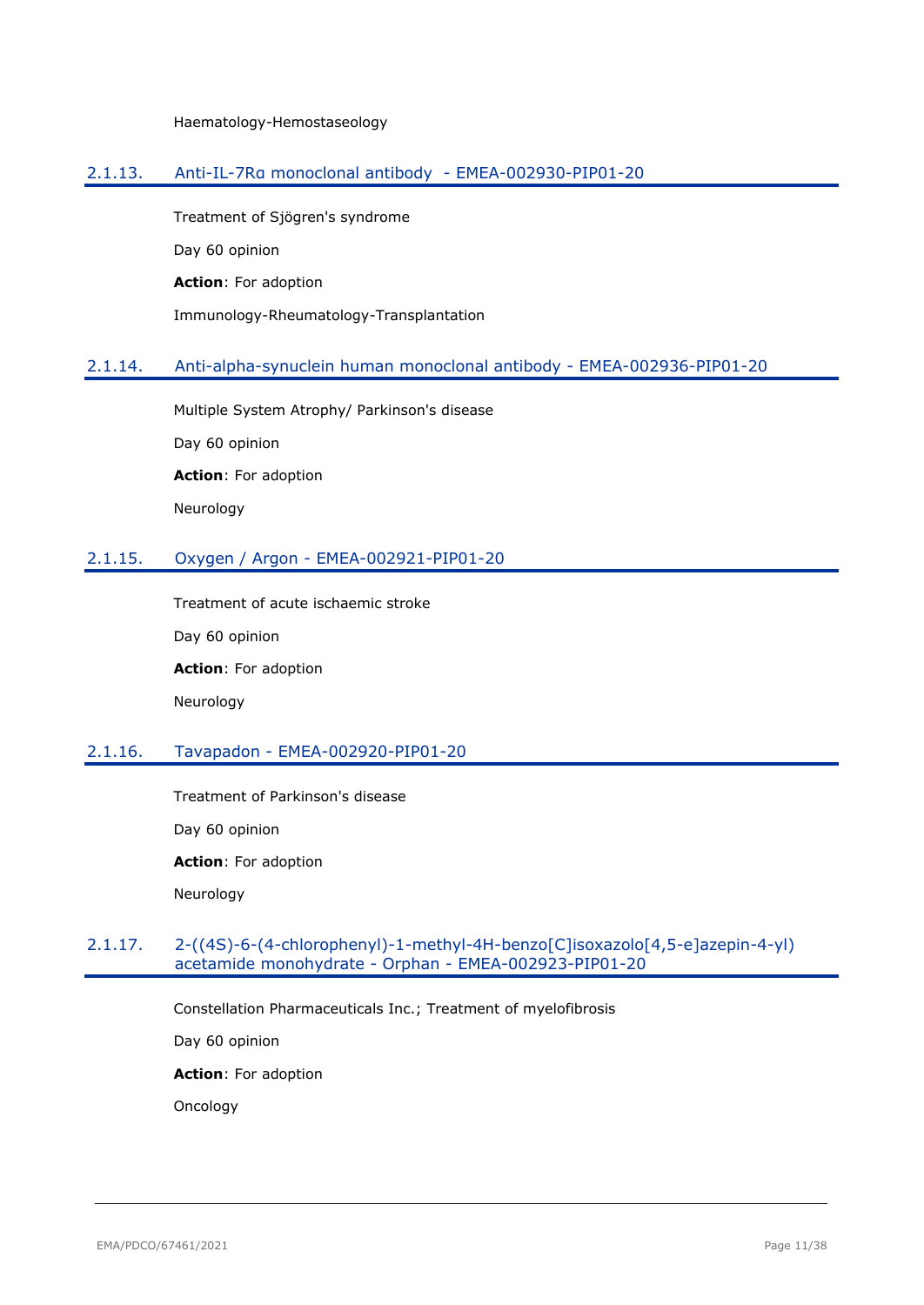### <span id="page-11-0"></span>2.1.18. Encequidar - Orphan - EMEA-002913-PIP01-20

Athenex Inc.; Breast cancer/ Soft tissue sarcoma / Breast cancer/ Angiosarcoma

Day 60 opinion

**Action**: For adoption

Oncology

#### <span id="page-11-1"></span>2.1.19. Ensartinib - EMEA-002937-PIP01-20

Treatment of non-small-cell lung cancer

Day 60 opinion

**Action**: For adoption

Oncology

# <span id="page-11-2"></span>2.1.20. Humanised recombinant IgG4, Anti-PD-1 monoclonal antibody - EMEA-002939- PIP01-20

Hepatocellular carcinoma

Day 60 opinion

**Action**: For adoption

Oncology

#### <span id="page-11-3"></span>2.1.21. Nadofaragene firadenovec - EMEA-002376-PIP02-20

Treatment of malignant bladder neoplasms

Day 60 opinion

**Action**: For adoption

Oncology

#### <span id="page-11-4"></span>2.1.22. Paclitaxel - Orphan - EMEA-002894-PIP01-20

Athenex Inc.; Breast cancer/ Soft tissue sarcoma / Breast cancer/ Angiosarcoma

Day 60 opinion

**Action**: For adoption

Oncology

#### <span id="page-11-5"></span>2.1.23. Sabatolimab - EMEA-002931-PIP01-20

Treatment of myelodysplastic syndromes

Day 60 opinion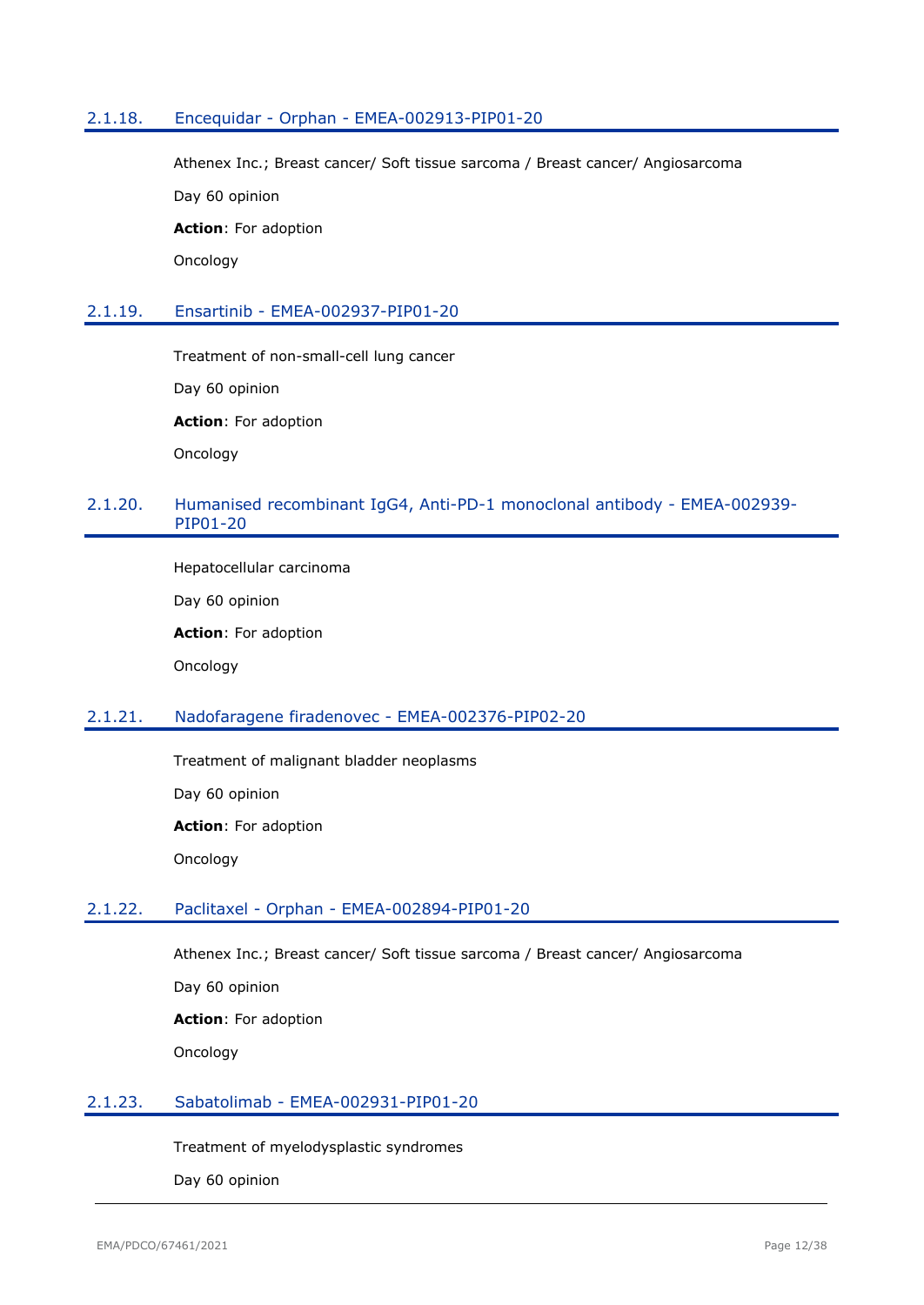**Action**: For adoption

Oncology

# <span id="page-12-0"></span>2.1.24. Sintilimab - EMEA-002919-PIP01-20

Lung malignant neoplasm Day 60 opinion **Action**: For adoption Oncology

# <span id="page-12-1"></span>2.1.25. Talazoparib - EMEA-002066-PIP02-20

Treatment of prostate malignant neoplasms/ Treatment of breast malignant neoplasms

Day 60 opinion

**Action**: For adoption

Oncology

# <span id="page-12-2"></span>**2.2. Opinions on Compliance Check**

The following compliance checks have been put up for discussion and the members of the PDCO have been invited to comment on issues of possible non-compliance.

### <span id="page-12-3"></span>2.2.1. Sofosbuvir / Velpatasvir - EMEA-C-001646-PIP01-14-M02

Gilead Sciences Ireland UC; Treatment of chronic hepatitis C

Day 60 opinion

**Action**: For adoption

Infectious Diseases

### <span id="page-12-4"></span>2.2.2. Bilastine - EMEA-C1-000347-PIP02-16-M02

FAES FARMA, S.A.; Treatment of allergic conjunctivitis

Day 60 letter

**Action**: For adoption

Ophthalmology / Pneumology – Allergology

### <span id="page-12-5"></span>2.2.3. Cerliponase alfa - EMEA-C-001362-PIP01-12-M03

BioMarin International Limited; Treatment of Neuronal Ceroid Lipofuscinosis Type 2 (NCL2) Day 60 opinion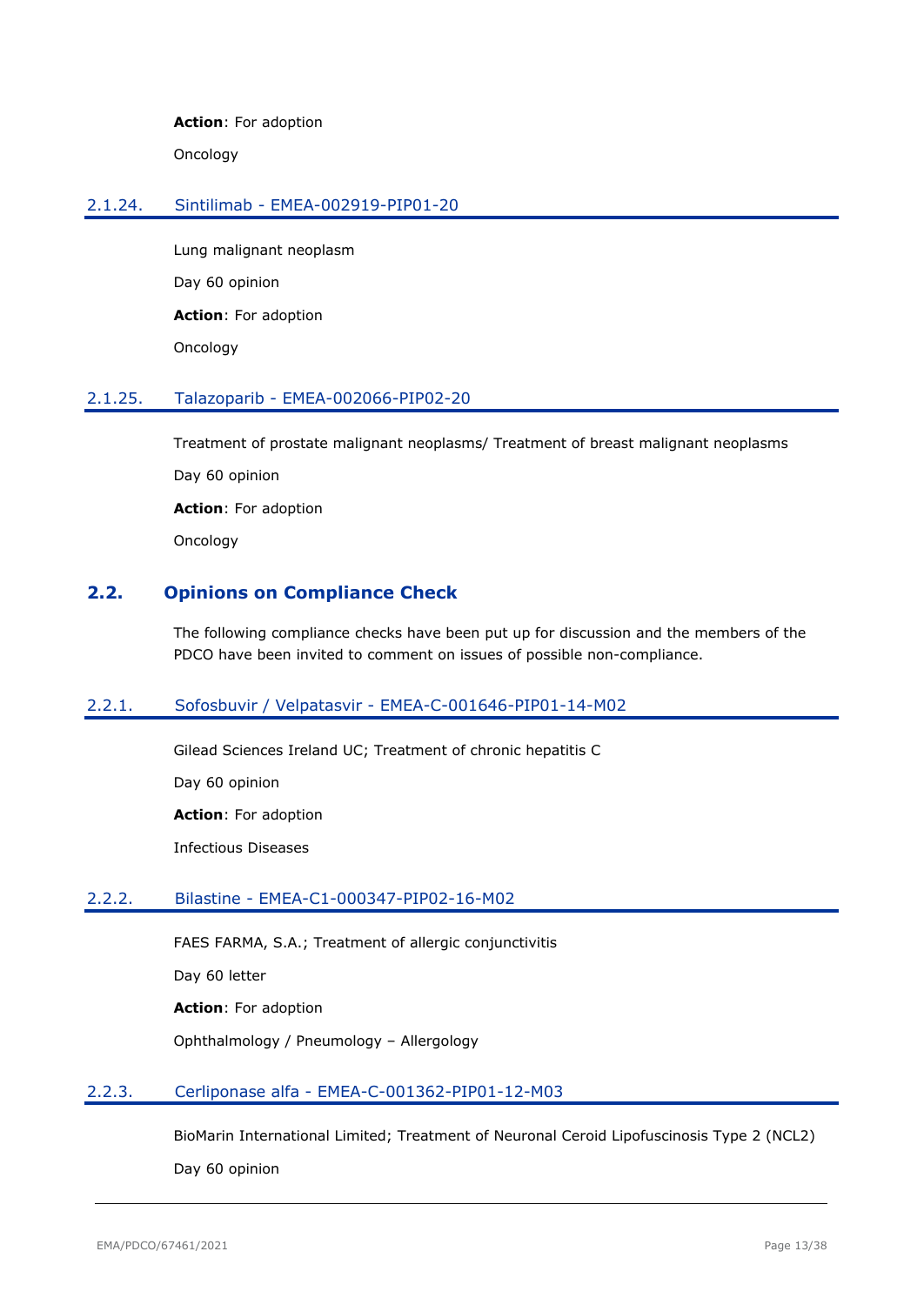#### **Action**: For adoption

Other / Neurology

# <span id="page-13-0"></span>**2.3. Opinions on Modification of an Agreed Paediatric Investigation Plan**

### <span id="page-13-1"></span>2.3.1. Ambrisentan - Orphan - EMEA-000434-PIP01-08-M08

Glaxo Group Limited; Pulmonary Arterial Hypertension / Treatment of Pulmonary Arterial Hypertension

Day 60 opinion

**Action**: For adoption

Cardiovascular Diseases

#### <span id="page-13-2"></span>2.3.2. Azilsartan medoxomil - EMEA-000237-PIP01-08-M09

Takeda Development Centre Europe Ltd; Treatment of hypertension / Essential (primary) hypertension / Secondary hypertension

Day 60 opinion

**Action**: For adoption

Cardiovascular Diseases

### <span id="page-13-3"></span>2.3.3. Landiolol Hydrochloride - EMEA-001150-PIP02-13-M04

AOP Orphan Pharmaceuticals AG; Treatment of supraventricular arrythmias

Day 60 opinion

**Action**: For adoption

Cardiovascular Diseases

#### <span id="page-13-4"></span>2.3.4. Bimekizumab - EMEA-002189-PIP01-17-M02

UCB Biopharma SRL; Treatment of psoriasis / Treatment of moderate to severe chronic plaque psoriasis in children from the age of 6 years and older

Day 60 opinion

**Action**: For adoption

Dermatology

#### <span id="page-13-5"></span>2.3.5. Gadopiclenol - EMEA-001949-PIP01-16-M04

Guerbet; Diagnostic / MRI in brain (intracranial), spine and associated tissues to detect and visualize areas with disruption of the blood brain barrier (BBB) and/or abnormal vascularity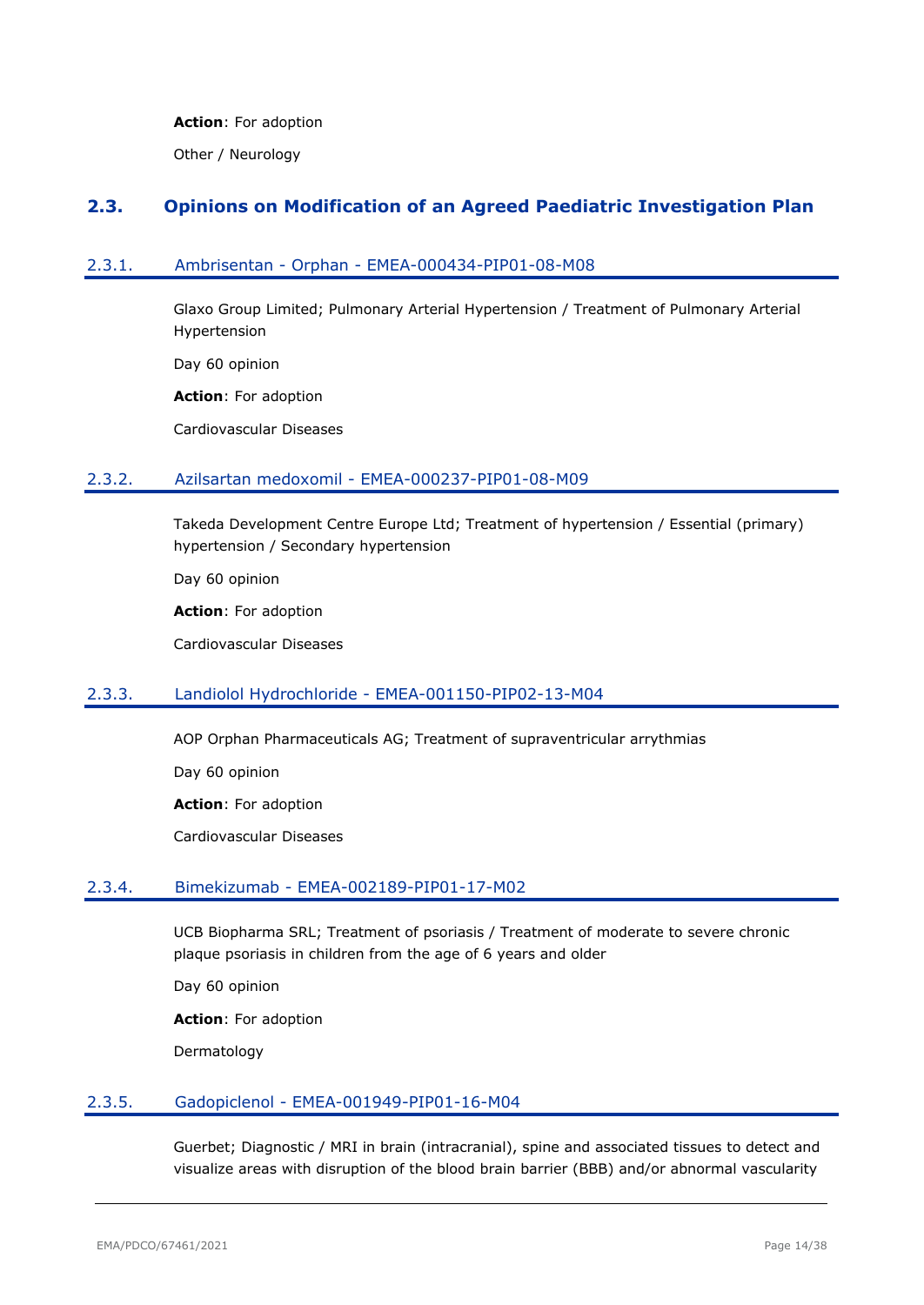Day 60 opinion

**Action**: For adoption

Diagnostic

#### <span id="page-14-0"></span>2.3.6. Gadopiclenol - EMEA-001949-PIP02-18-M01

Guerbet; Diagnostic / Detection and visualization of disorders or lesions with suspected abnormal vascularity in various body regions

Day 60 opinion

**Action**: For adoption

Diagnostic

#### <span id="page-14-1"></span>2.3.7. Ethinyl estradiol / Dienogest - EMEA-002229-PIP01-17-M02

Chemo Research; Contraception/ Treatment of women with polycystic ovary syndrome (PCOS) who are not seeking pregnancy / Oral contraception

Day 60 opinion

**Action**: For adoption

Endocrinology-Gynaecology-Fertility-Metabolism

### <span id="page-14-2"></span>2.3.8. Ladarixin - EMEA-002642-PIP01-19-M03

Dompé farmaceutici S.p.A; Treatment of type 1 diabetes / Treatment of new-onset type 1 diabetes mellitus

Day 60 opinion

**Action**: For adoption

Endocrinology-Gynaecology-Fertility-Metabolism

#### <span id="page-14-3"></span>2.3.9. Volanesorsen - Orphan - EMEA-001915-PIP01-15-M03

Akcea Therapeutics; Familial Chylomicronemia Syndrome

Day 60 opinion

**Action**: For adoption

Endocrinology-Gynaecology-Fertility-Metabolism

#### <span id="page-14-4"></span>2.3.10. Golimumab - EMEA-000265-PIP02-11-M03

Janssen Biologics B.V.; Ulcerative Colitis / Treatment of ulcerative colitis

Day 60 opinion

**Action**: For adoption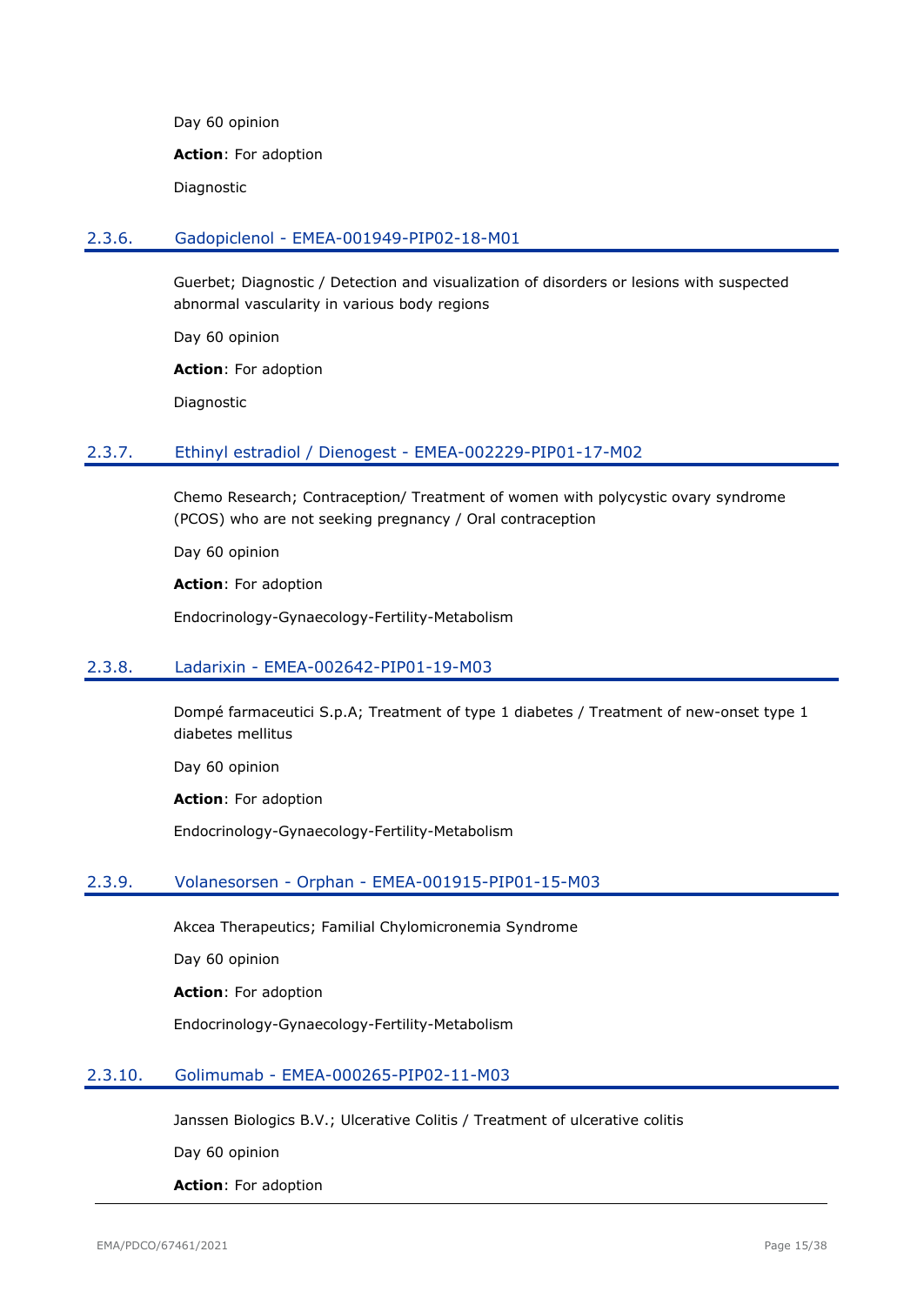Gastroenterology-Hepatology

#### <span id="page-15-0"></span>2.3.11. Maralixibat - Orphan - EMEA-001475-PIP02-13-M01

Mirum Pharmaceuticals; Treatment of Alagille Syndrome (ALGS)

Day 60 opinion

**Action**: For adoption

Gastroenterology-Hepatology

### <span id="page-15-1"></span>2.3.12. Potassium chloride / Sodium chloride / Citric acid, anhydrous / Sodium citrate / Simeticone / Sodium sulphate, anhydrous / Macrogol 4000 - EMEA-001356-PIP02- 12-M04

Alfasigma S.p.A.; Any clinical procedures requiring a clean bowel e.g. bowel endoscopy or radiology

Day 60 opinion

**Action**: For adoption

Gastroenterology-Hepatology

#### <span id="page-15-2"></span>2.3.13. Valoctocogene roxaparvovec - Orphan - EMEA-002427-PIP01-18-M01

BioMarin International Limited; Treatment of Haemophilia A

Day 60 opinion

**Action**: For adoption

Haematology-Hemostaseology

#### <span id="page-15-3"></span>2.3.14. Upadacitinib - EMEA-001741-PIP01-14-M04

AbbVie Ltd; Treatment of Chronic Idiopathic Arthritis / Treatment of Juvenile Idiopathic Arthritis

Day 60 opinion

**Action**: For adoption

Immunology-Rheumatology-Transplantation

#### <span id="page-15-4"></span>2.3.15. Upadacitinib - EMEA-001741-PIP04-17-M02

AbbVie Ltd; Treatment of atopic dermatitis

Day 60 opinion

**Action**: For adoption

Immunology-Rheumatology-Transplantation / Dermatology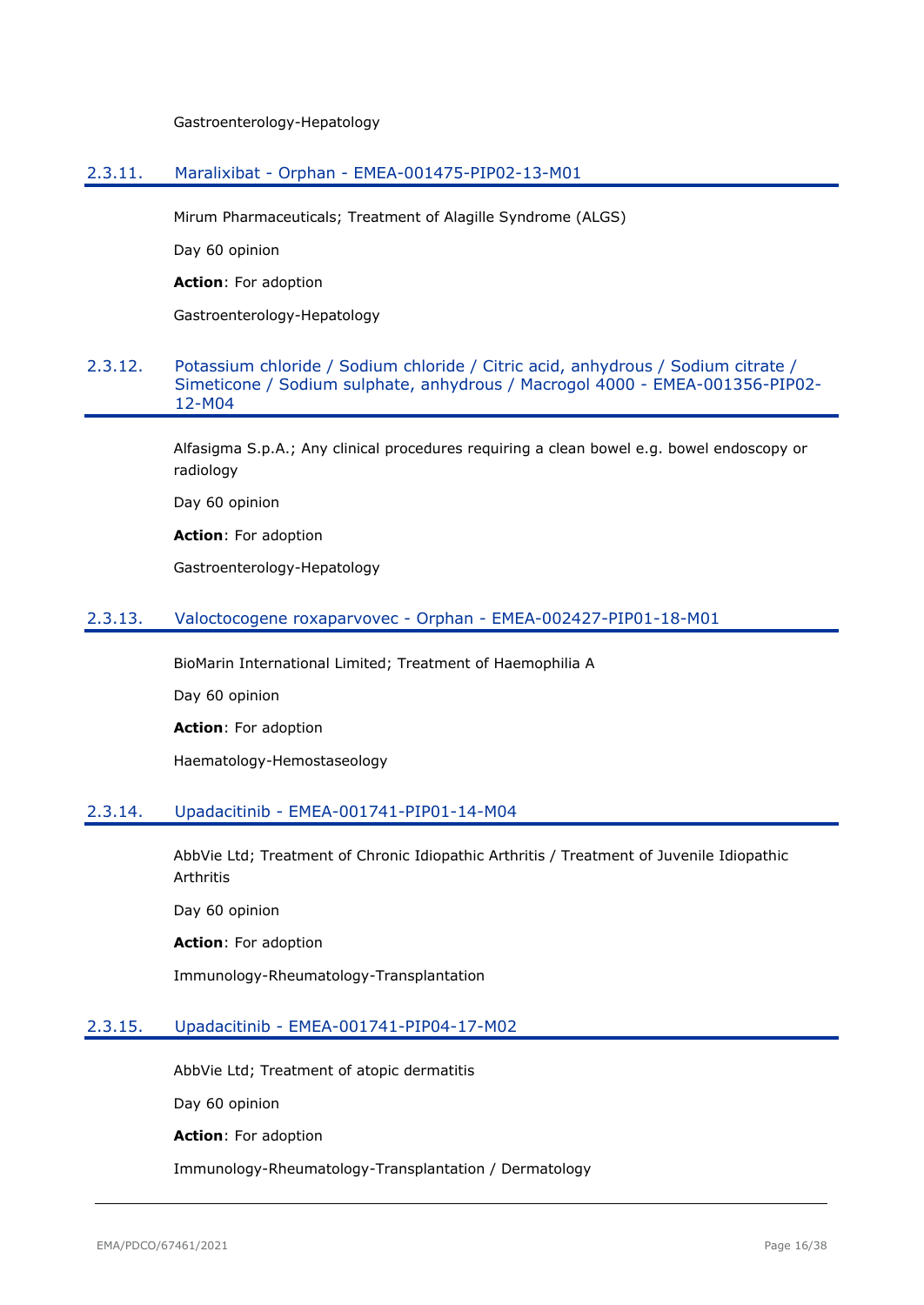### <span id="page-16-0"></span>2.3.16. Oritavancin (diphosphate) - EMEA-001270-PIP01-12-M03

Menarini International Opernations Luxembourg S.A.; Treatment of acute bacterial skin and skin structure infections

Day 60 opinion

**Action**: For adoption

Infectious Diseases

#### <span id="page-16-1"></span>2.3.17. Tenofovir (disoproxil fumarate) - EMEA-000533-PIP01-08-M10

Gilead Sciences International Limited; Treatment of chronic viral hepatitis B / Treatment of chronic hepatitis B in paediatric patients from 2 years of age with compensated liver disease

Day 60 opinion

**Action**: For adoption

Infectious Diseases

### <span id="page-16-2"></span>2.3.18. Dermatophagoides farinae / Dermatophagoides pteronyssinus - EMEA-001258- PIP01-11-M07

ALK-Abelló A/S; Treatment of allergic rhinitis / Treatment of asthma

Day 60 opinion

**Action**: For adoption

Pneumology - Allergology

### <span id="page-16-3"></span>2.3.19. Mometasone (furoate) / Indacaterol (acetate) - EMEA-001217-PIP01-11-M07

Novartis Europharm Limited; Treatment of asthma

Day 60 opinion

**Action**: For adoption

Pneumology - Allergology

### <span id="page-16-4"></span>2.3.20. Peanut flour - EMEA-001734-PIP01-14-M05

Aimmune Therapeutics Inc; Peanut Allergy / Peanut oral immunotherapy for the reduction in clinical reactivity to accidental exposure in peanut children and adults

Day 60 opinion

**Action**: For adoption

Pneumology - Allergology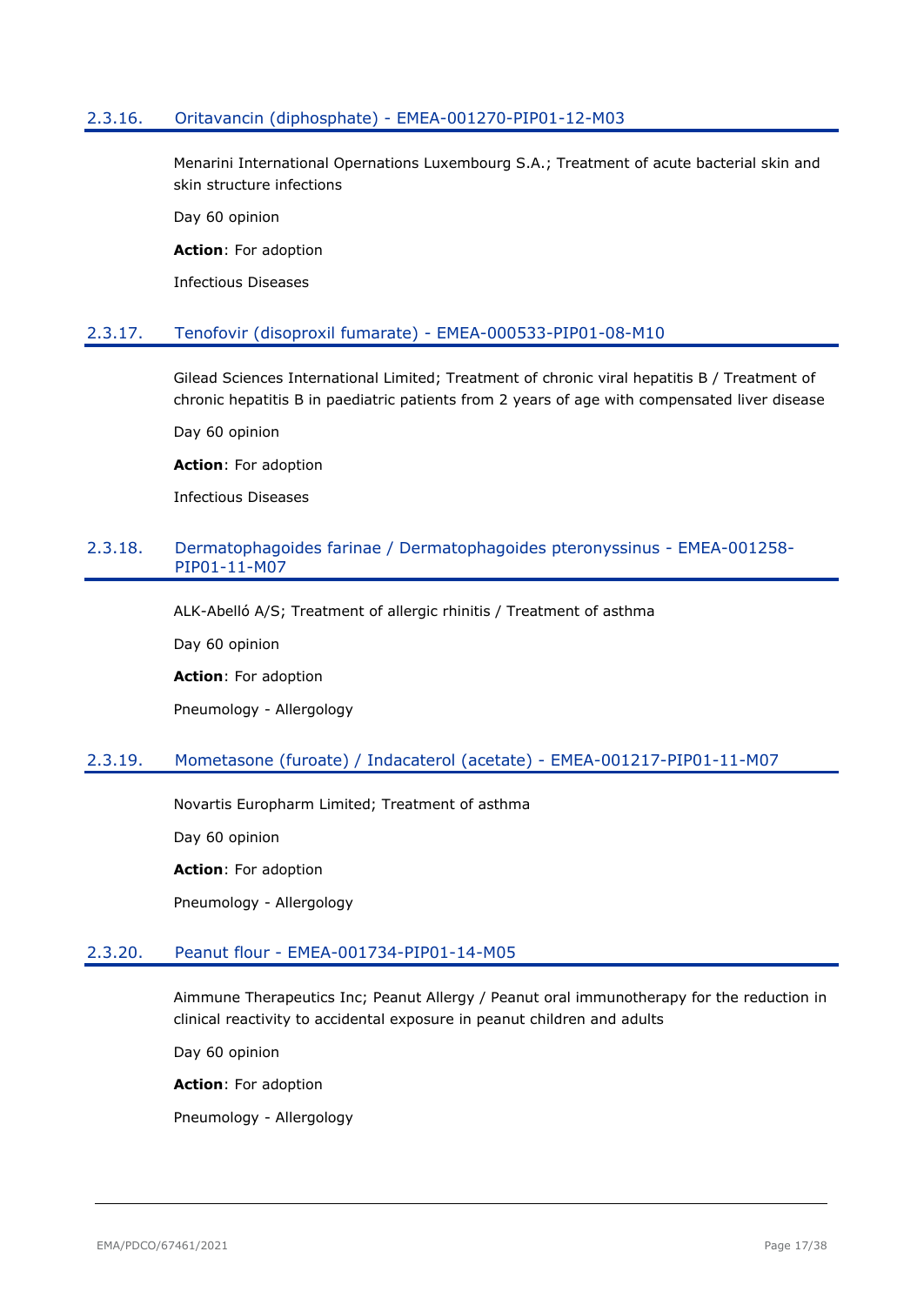# <span id="page-17-0"></span>**2.4. Opinions on Re-examinations**

No items

### <span id="page-17-1"></span>**2.5. Opinions on Review of Granted Waivers**

No items

# <span id="page-17-2"></span>**2.6. Finalisation and adoption of opinions**

No items

# <span id="page-17-3"></span>**2.7. Partial Compliance Checks completed by EMA**

For the following partial compliance checks, no need to refer them to PDCO Committee for discussion, were identified by the PME coordinator and PDCO Rapporteur. The PDCO has been informed in writing.

# <span id="page-17-4"></span>2.7.1. Dupilumab - EMEA-C2-001501-PIP02-13-M06

sanofi-aventis groupe; Treatment of asthma

Day 1 letter

**Action**: For information

Pneumology – Allergology

### <span id="page-17-5"></span>2.7.2. Pretomanid - EMEA-C1-002115-PIP01-17-M02

Global Alliance for TB Drug Development; Treatment of multi-drug-resistant tuberculosis

Day 1 letter

**Action**: For information

Infectious Diseases

# <span id="page-17-6"></span>**3. Discussion of applications**

Disclosure of some information related to this section cannot be released at the present time as it is deemed to contain commercially confidential information.

# <span id="page-17-7"></span>**3.1. Discussions on Products D90-D60-D30**

### <span id="page-17-8"></span>3.1.1. RAAV8-hUGT1A1 - Orphan - EMEA-002021-PIP01-16

GENETHON; Treatment of Crigler-Najjar syndrome / Treatment of Severe Crigler-Najjar syndrome requiring phototherapy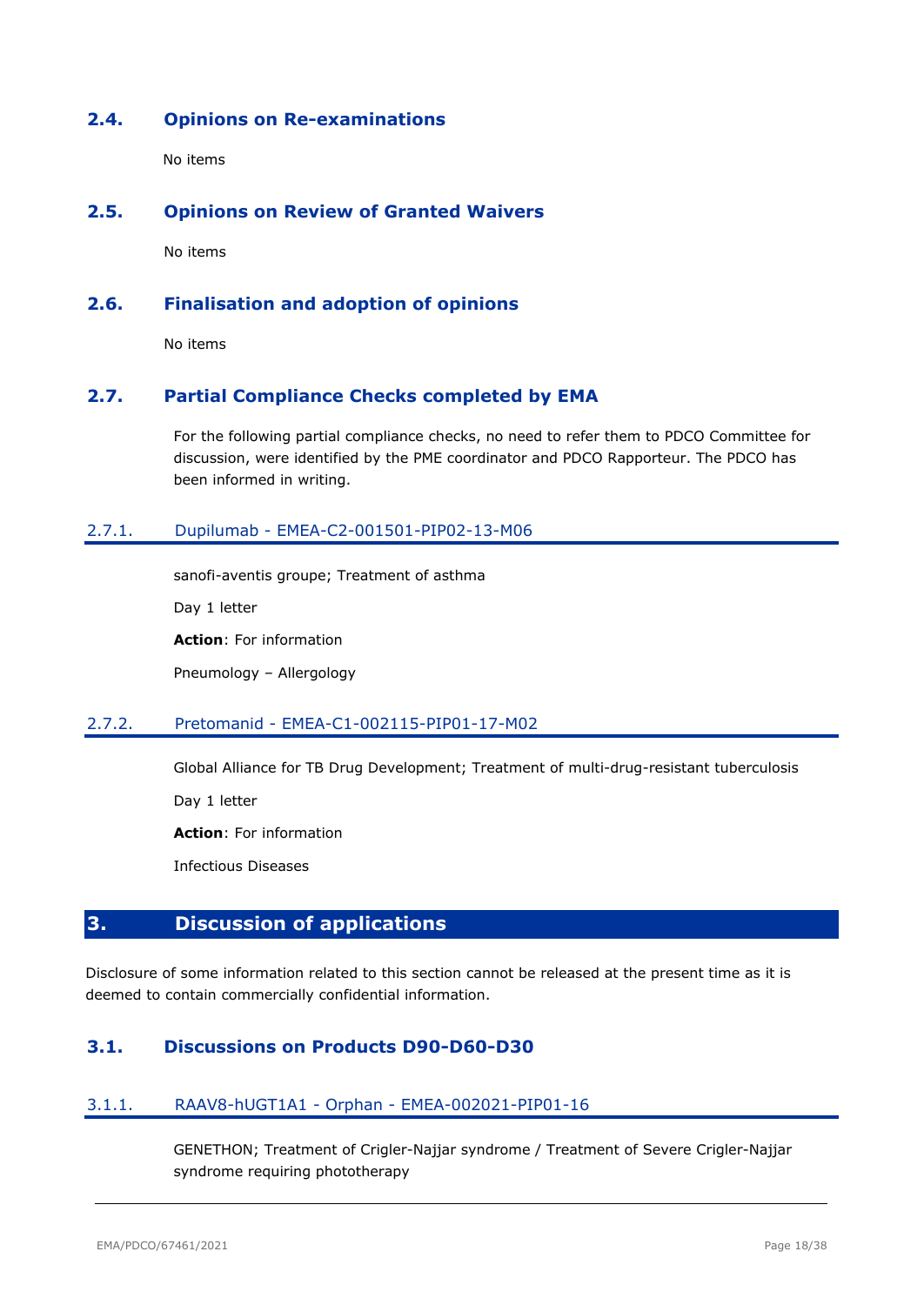Day 90 discussion

**Action**: For discussion

Endocrinology-Gynaecology-Fertility-Metabolism

#### <span id="page-18-0"></span>3.1.2. Vedolizumab - EMEA-000645-PIP04-20

Active pouchitis (in patients who underwent proctocolectomy and ileal-pouch anal anastomosis for ulcerative colitis, amilial adenomatous polyposis, and other underlying conditions for which construction of a pouch was medically indicated) / Active pouchitis (in patients who underwent proctocolectomy and ileal-pouch anal anastomosis for ulcerative colitis) / Adults, Paediatrics

Day 90 discussion

**Action**: For discussion

Gastroenterology-Hepatology

#### <span id="page-18-1"></span>3.1.3. Pegfilgrastim - EMEA-002671-PIP02-20

Treatment of chemotherapy-induced neutropenia and Prevention of chemotherapy-induced febrile neutropenia / Reduction in the duration of neutropenia and the incidence of febrile neutropenia in paediatric patients treated with cytotoxic chemotherapy for malignancy (with the exception of chronic myeloid leukaemia and myelodysplastic syndromes)

Day 90 discussion

**Action**: For discussion

Haematology-Hemostaseology

#### <span id="page-18-2"></span>3.1.4. Human anti-interleukin-15 (IL-15) monoclonal antibody - EMEA-002775-PIP01-20

Non-responsive coeliac disease (NRCD) with symptoms despite 12 months of following a gluten-free diet (GFD)

Day 90 discussion

**Action**: For discussion

Immunology-Rheumatology-Transplantation / Gastroenterology-Hepatology

#### <span id="page-18-3"></span>3.1.5. Edaravone - Orphan - EMEA-002785-PIP01-20

Treeway B.V.; Treatment of amyotrophic lateral sclerosis

Day 90 discussion

**Action**: For discussion

Neurology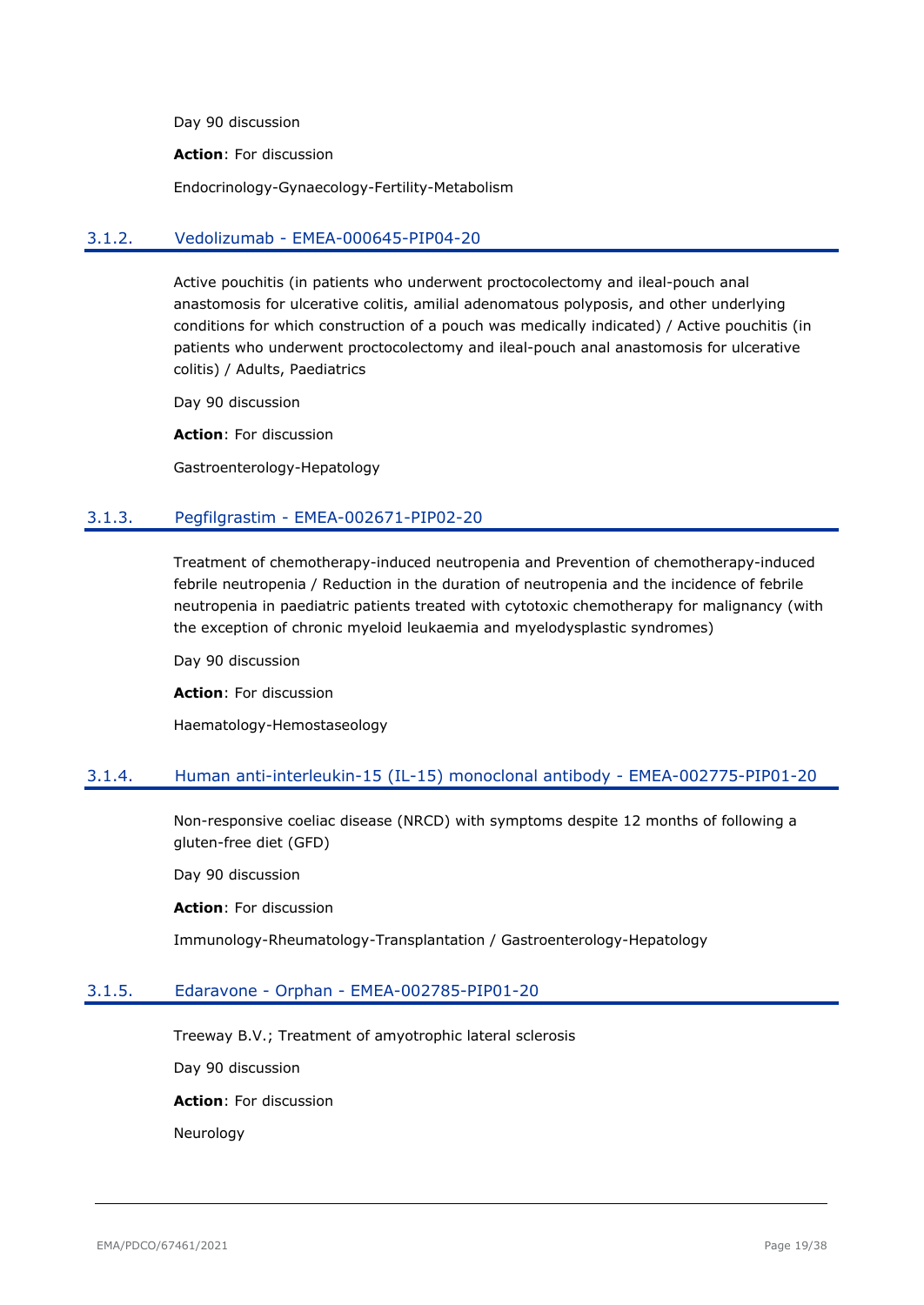#### <span id="page-19-0"></span>3.1.6. EMEA-002795-PIP01-20

Prevention of lower respiratory tract disease caused by respiratory syncytial virus via maternal immunisation / Prevention of RSV-associated medically attended lower respiratory tract illness (MA-LRTI) and/or RSV associated severe MA-LRTI in neonates and infants by active immunisation of pregnant adolescents

Day 90 discussion

**Action**: For discussion

Vaccines

#### <span id="page-19-1"></span>3.1.7. Ruxolitinib - EMEA-002618-PIP02-20

Vitiligo

Day 60 discussion

**Action**: For discussion

Dermatology

#### <span id="page-19-2"></span>3.1.8. Single strain of non-genetically modified Prevotella histicola - EMEA-002933-PIP01- 20

Psoriasis / Treatment of mild to moderate plaque psoriasis in patients ≥2 years to <18 years

Day 60 discussion

**Action**: For discussion

Dermatology

#### <span id="page-19-3"></span>3.1.9. Glepaglutide - EMEA-002926-PIP01-20

Short bowel syndrome (SBS)

Day 60 discussion

**Action**: For discussion

Gastroenterology-Hepatology

### <span id="page-19-4"></span>3.1.10. (S)-1-(5-((2,3-dihydro-[1,4]dioxino[2,3-b]pyridin-7-yl)sulfonyl)-3,4,5,6 tetrahydropyrrolo[3,4-c]pyrrol-2(1H)-yl)-3-hydroxy-2-phenylpropan-1-one - Orphan - EMEA-002924-PIP01-20

Forma Therapeutics, Inc.; Sickle Cell Disease

Day 60 discussion

**Action**: For discussion

Haematology-Hemostaseology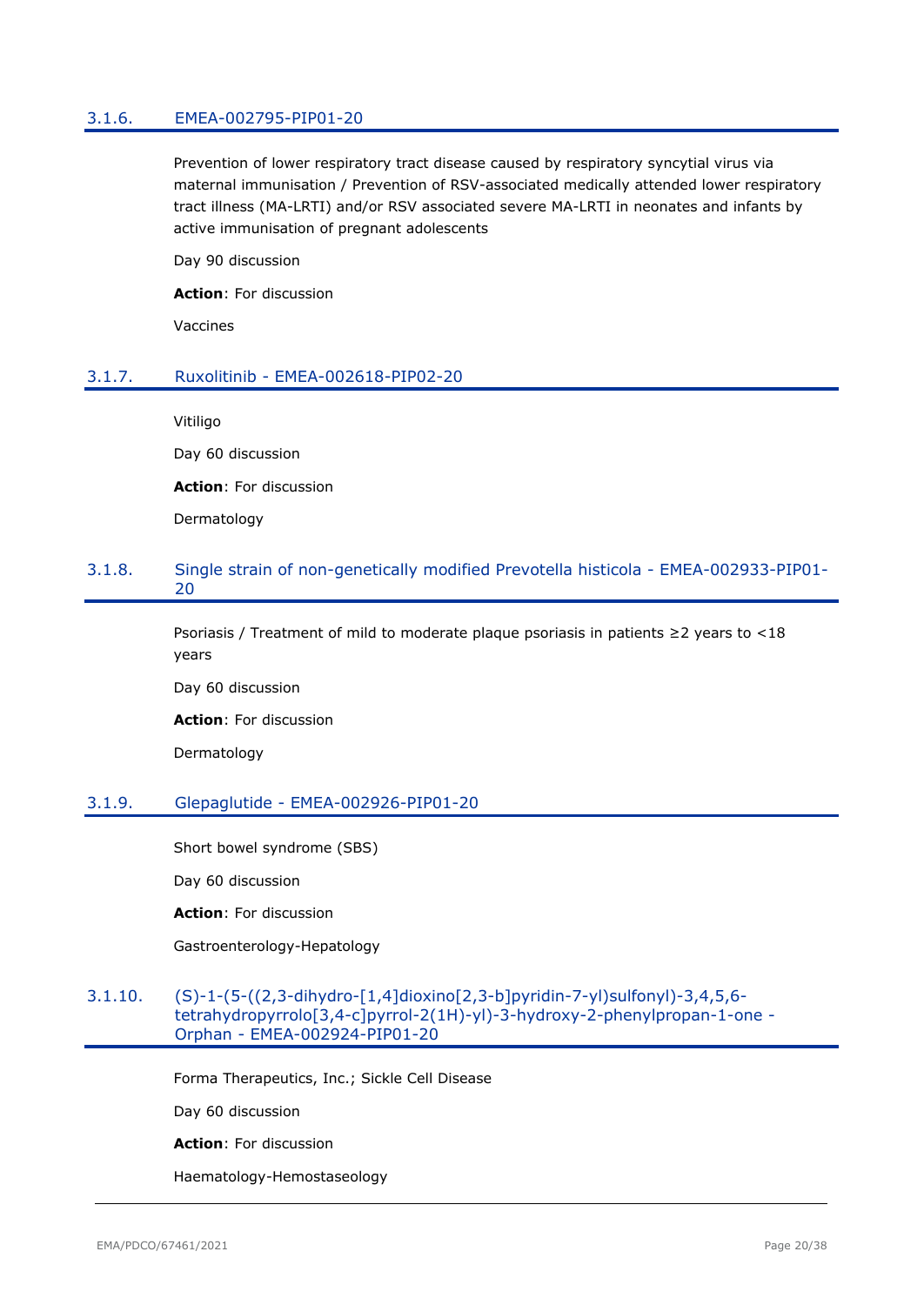### <span id="page-20-0"></span>3.1.11. Concizumab - Orphan - EMEA-002326-PIP04-20

Novo Nordisk A/S; Treatment of congenital haemophilia B / Treatment of congenital haemophilia A

Day 60 discussion

**Action**: For discussion

Haematology-Hemostaseology

### <span id="page-20-1"></span>3.1.12. EMEA-002927-PIP01-20

Chronic idiopathic arthritis / Treatment of juvenile idiopathic arthritis

Day 60 discussion

**Action**: For discussion

Immunology-Rheumatology-Transplantation

# <span id="page-20-2"></span>3.1.13. EMEA-002928-PIP01-20

Treatment of plaque psoriasis / Treatment of moderate-to-severe plaque psoriasis in children and adolescents age 6 to <18 years who are candidates for systemic therapies

Day 60 discussion

**Action**: For discussion

Immunology-Rheumatology-Transplantation / Dermatology / Gastroenterology-Hepatology

#### <span id="page-20-3"></span>3.1.14. Islatravir - EMEA-002938-PIP01-20

Prevention of human immunodeficiency virus (HIV-1) infection

Day 60 discussion

**Action**: For discussion

Infectious Diseases

### <span id="page-20-4"></span>3.1.15. Branaplam - EMEA-002204-PIP02-20

Treatment of Huntington's disease

Day 60 discussion

**Action**: For discussion

Neurology

#### <span id="page-20-5"></span>3.1.16. Crisantaspase - EMEA-002934-PIP01-20

Treatment of acute lymphoblastic leukaemia / lymphoma / Acute lymphoblastic leukaemia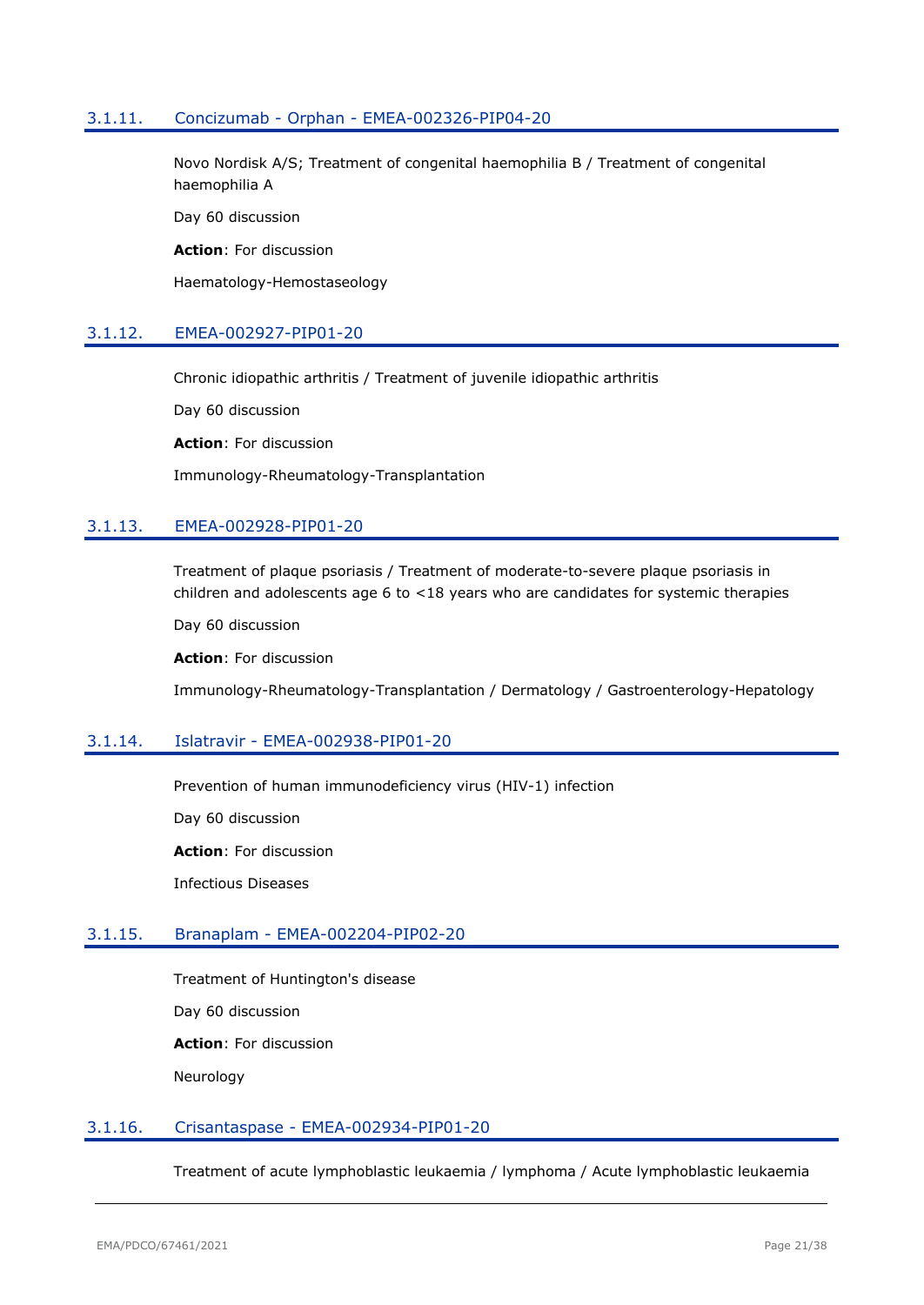(ALL)/lymphoblastic lymphoma (LBL) Day 60 discussion **Action**: For discussion Oncology

# <span id="page-21-0"></span>3.1.17. Loncastuximab tesirine - EMEA-002665-PIP02-20

Treatment of B-cell non-Hodgkin Lymphoma Day 60 discussion **Action**: For discussion Oncology

<span id="page-21-1"></span>3.1.18. Sepofarsen - Orphan - EMEA-002717-PIP02-20

ProQR Therapeutics; Treatment of inherited retinal disorders / Treatment of Leber congenital amaurosis due to the C2991 +1655A>G mutation in the CEP290 gene (p.Cys998X)

Day 60 discussion

**Action**: For discussion

Ophthalmology

### <span id="page-21-2"></span>3.1.19. Ligelizumab - EMEA-001811-PIP03-20

Treatment of food allergy

Day 60 discussion

**Action**: For discussion

Pneumology - Allergology

#### <span id="page-21-3"></span>3.1.20. Sodium chloride solution 4.2% (w/v) / 3,5-diamino-6-chloro-N-(N-(4-(4-(2- (hexyl((2S,3R,4R,5R)-2,3,4,5,6-pentahydroxyhexyl)amino)ethoxy)phenyl)butyl) carbamimidoyl)pyrazine-2-carboxamide - Orphan - EMEA-002935-PIP01-20

Parion Sciences, Inc.; Primary Ciliary Dyskinesia (PCD)

Day 60 discussion

**Action**: For discussion

Pneumology - Allergology

#### <span id="page-21-4"></span>3.1.21. Recombinant protein derived from the SARS CoV2 prefusion Spike delta TM protein - EMEA-002915-PIP01-20

Prevention of Covid-19 / Prevention of Covid-19 disease / Prevention of Covid-19 infection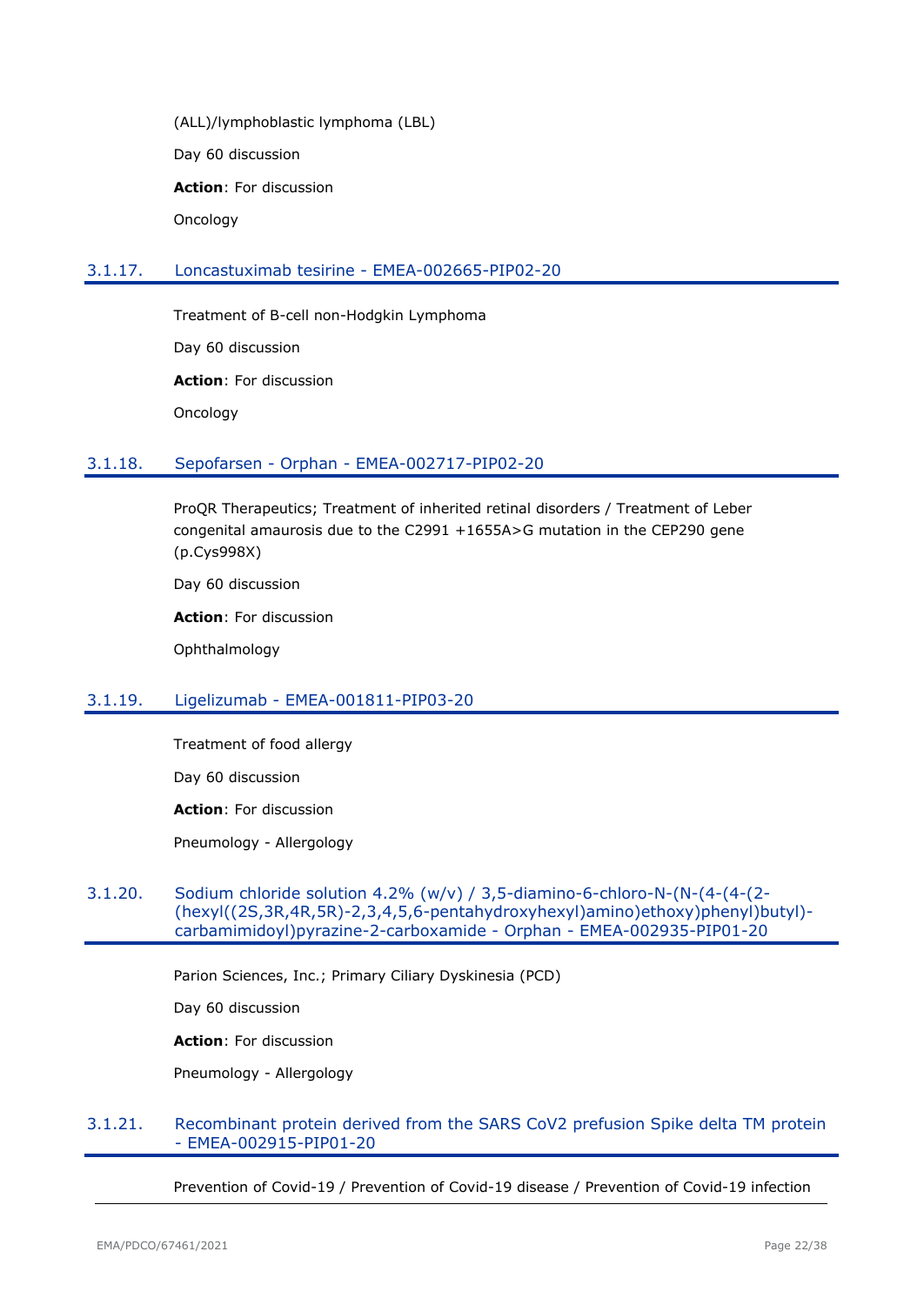Day 60 discussion

**Action**: For discussion

Vaccines

#### <span id="page-22-0"></span>3.1.22. EMEA-002948-PIP01-20

Treatment of dilated cardiomyopathy Day 30 discussion **Action**: For discussion Cardiovascular Diseases

### <span id="page-22-1"></span>3.1.23. EMEA-002735-PIP03-20

Heart transplantation / Preservation of hearts prior to heart transplantation

Day 30 discussion

**Action**: For discussion

Cardiovascular Diseases

### <span id="page-22-2"></span>3.1.24. EMEA-002944-PIP01-20

Treatment of Type 2 Diabetes Mellitus

Day 30 discussion

**Action**: For discussion

Endocrinology-Gynaecology-Fertility-Metabolism

# <span id="page-22-3"></span>3.1.25. Peptide derivative of glucagon-like-peptide 1 and glucagon with fatty acid side chain - EMEA-002942-PIP01-20

Treatment of NASH/NAFLD with fibrosis

Day 30 discussion

**Action**: For discussion

Gastroenterology-Hepatology

#### <span id="page-22-4"></span>3.1.26. Peptide derivative of glucagon-like-peptide 1 and glucagon with fatty acid side chain - EMEA-002942-PIP02-20

Treatment of obesity

Day 30 discussion

**Action**: For discussion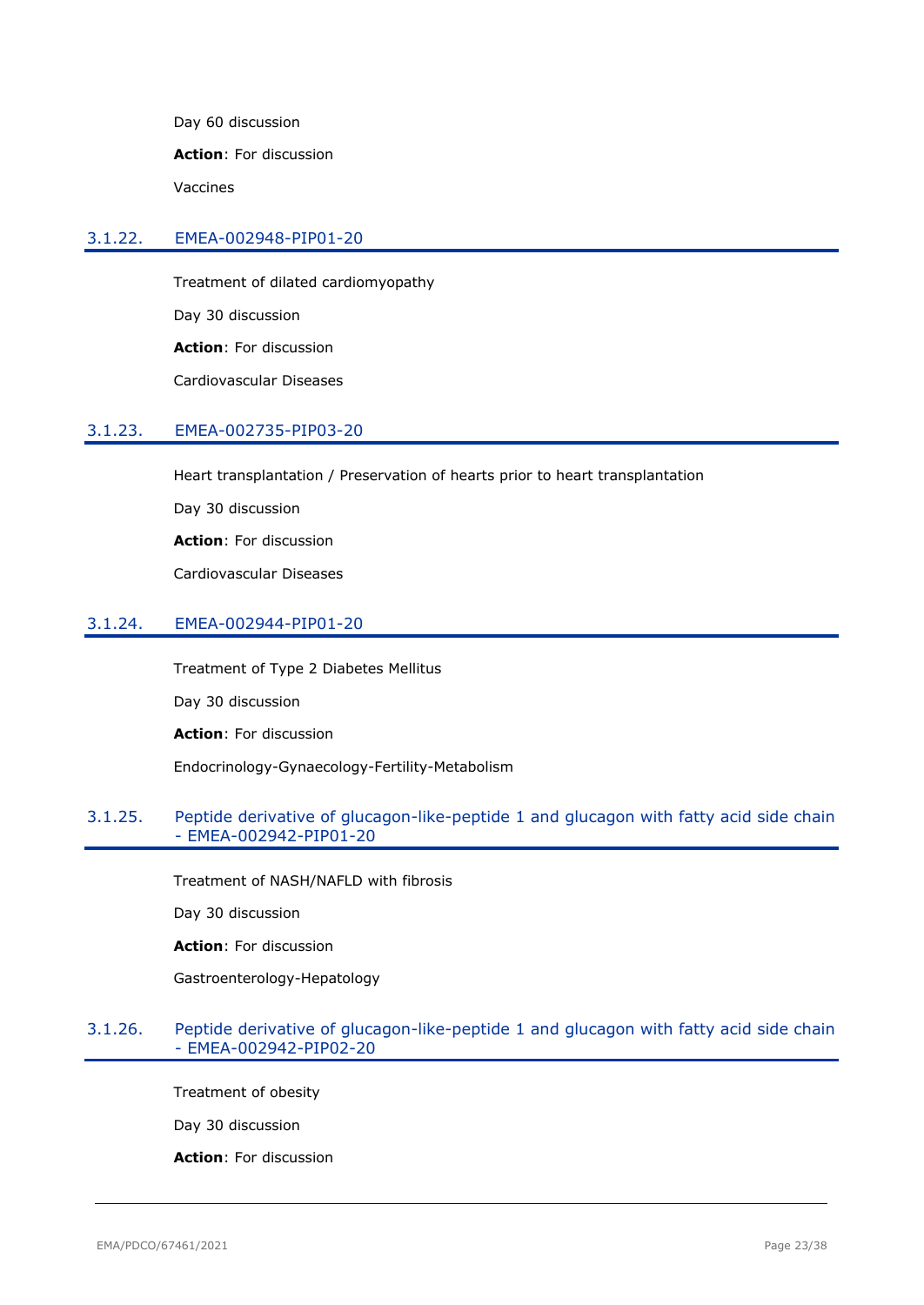Gastroenterology-Hepatology

### <span id="page-23-0"></span>3.1.27. Marzeptacog alfa (activated) - Orphan - EMEA-002270-PIP03-20

Catalyst Biosciences, Inc.; Treatment of haemophilia A / Treatment of bleeding episodes in patients with congenital haemophilia A with inhibitors to Factor VIII

Day 30 discussion

**Action**: For discussion

Haematology-Hemostaseology

### <span id="page-23-1"></span>3.1.28. Marzeptacog alfa (activated) - Orphan - EMEA-002270-PIP04-20

Catalyst Biosciences, Inc.; Treatment of haemophilia B / Treatment of bleeding episodes in patients with congenital HB with inhibitors to Factor IX

Day 30 discussion

**Action**: For discussion

Haematology-Hemostaseology

# <span id="page-23-2"></span>3.1.29. Anti-CD40L humanized monoclonal antibody - EMEA-002945-PIP01-20

Treatment of Sjogren's Syndrome Day 30 discussion **Action**: For discussion Immunology-Rheumatology-Transplantation

### <span id="page-23-3"></span>3.1.30. Baricitinib - EMEA-001220-PIP08-20

Treatment of alopecia areata Day 30 discussion **Action**: For discussion Immunology-Rheumatology-Transplantation

### <span id="page-23-4"></span>3.1.31. Exebacase - EMEA-002947-PIP01-20

Treatment of *Staphylococcus aureus* bloodstream infections (bacteraemia)

Day 30 discussion

**Action**: For discussion

Infectious Diseases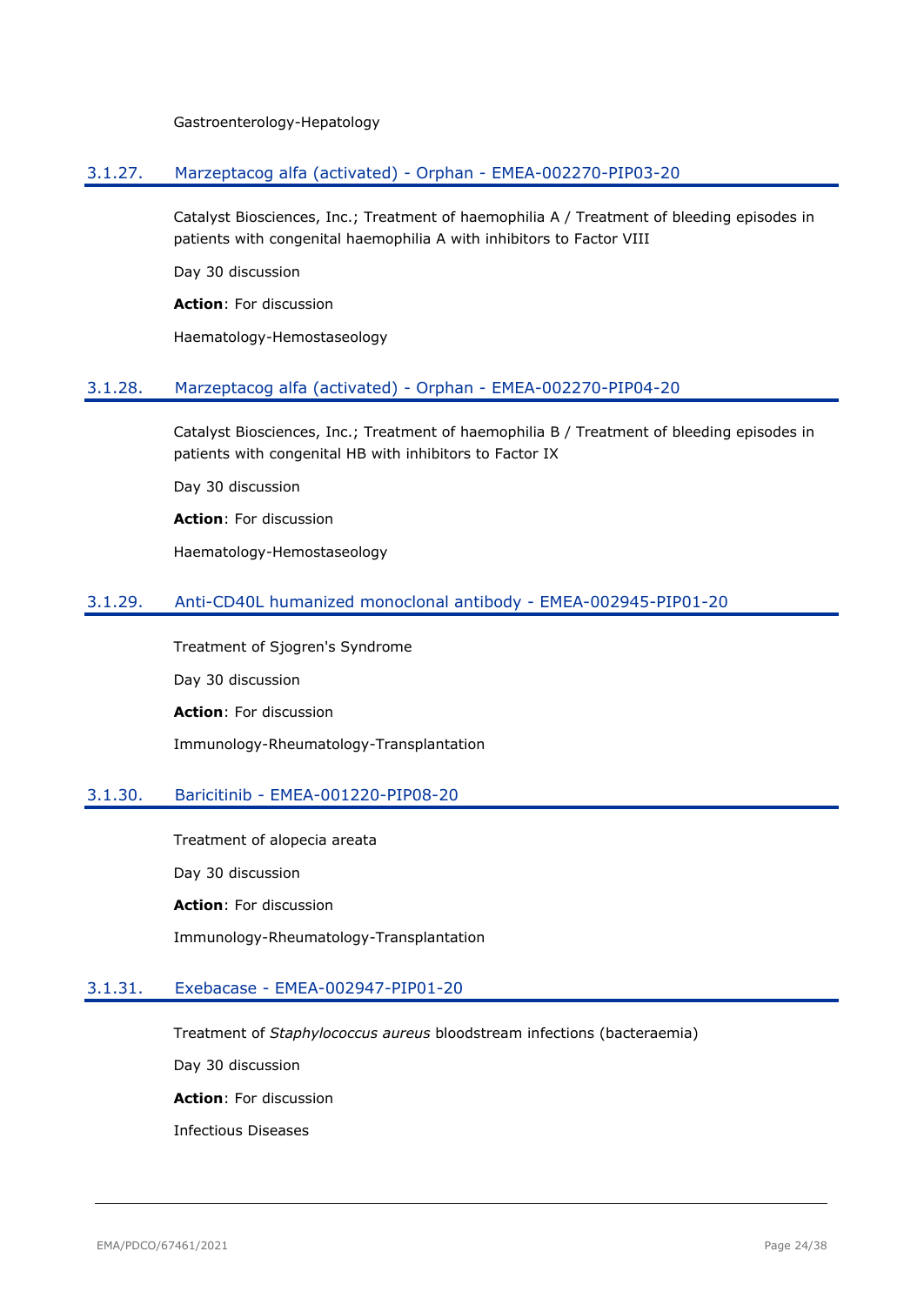#### <span id="page-24-0"></span>3.1.32. Reparixin - Orphan - EMEA-001693-PIP02-20

Dompé farmaceutici S.p.A.; Treatment of COVID-19 pneumonia / Treatment of severe COVID-19 pneumonia

Day 30 discussion

**Action**: For discussion

Infectious Diseases

#### <span id="page-24-1"></span>3.1.33. Terbinafine - EMEA-001259-PIP03-20

Treatment of onychomycosis / Treatment of distal subungual onychomycosis

Day 30 discussion

**Action**: For discussion

Infectious Diseases

# <span id="page-24-2"></span>3.1.34. EMEA-002940-PIP01-20

Treatment of coronavirus disease 2019 (COVID-19)

Day 30 discussion

**Action**: For discussion

Infectious Diseases

### <span id="page-24-3"></span>3.1.35. EMEA-002943-PIP01-20

Mature B-Cell malignancies Day 30 discussion **Action**: For discussion Oncology

### <span id="page-24-4"></span>3.1.36. Lutetium (177Lu) oxodotreotide - Orphan - EMEA-002950-PIP01-20

Advanced Accelerator Applications; Gastroenteropancreatic neuroendocrine tumours (GEP-NETs) / Treatment of unresectable or metastatic, progressive, well differentiated (G1 and G2), somatostatin receptor positive gastroenteropancreatic neuroendocrine tumours (GEP-NETs) in adolescent patients (12 years and older)

Day 30 discussion

**Action**: For discussion

Oncology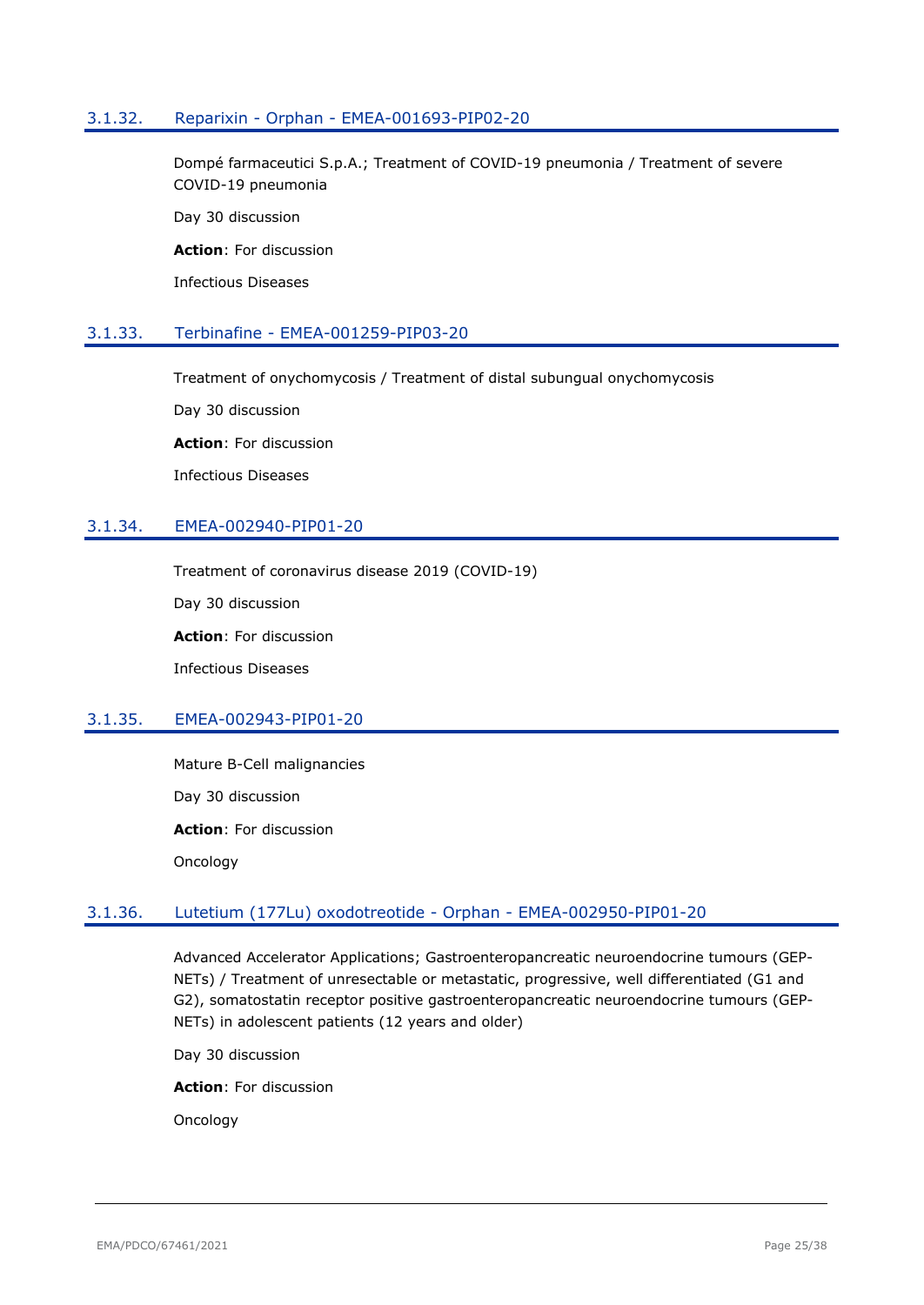### <span id="page-25-0"></span>3.1.37. Pembrolizumab / quavonlimab - EMEA-002949-PIP01-20

Treatment of all conditions included in the category of malignant neoplasms (except haematopoietic and lymphoid tissue)

Day 30 discussion

**Action**: For discussion

**Oncology** 

#### <span id="page-25-1"></span>3.1.38. Apitegromab - Orphan - EMEA-002951-PIP01-20

Scholar Rock, Inc.; Spinal muscular atrophy

Day 30 discussion

**Action**: For discussion

Other / Neurology

### <span id="page-25-2"></span>3.1.39. EMEA-002946-PIP01-20

Treatment of Major Depressive Disorder (MDD) / Rapid reduction of depressive symptoms, in conjunction with comprehensive standard of care (SoC), in adolescents with MDD who have suicidal ideation with intent

Day 30 discussion

**Action**: For discussion

Psychiatry

#### <span id="page-25-3"></span>3.1.40. Adjuvant / Severe acute respiratory syndrome coronavirus 2 (SARS-CoV-2) recombinant (r) spike (S) protein nanoparticle vaccine (SARS CoV-2 rS) - EMEA-002941-PIP01-20

Prevention of COVID-19 caused by SARS-CoV-2 infection / Active immunisation for the prevention of mild, moderate, and severe disease caused by SARS-CoV-2 in children 6 months through 17 years of age

Day 30 discussion

**Action**: For discussion

Vaccines

#### <span id="page-25-4"></span>3.1.41. Regdanvimab - EMEA-002961-PIP01-21

Treatment of Coronavirus disease 2019 (COVID-19)

Day 30 discussion

**Action**: For discussion

Infectious Diseases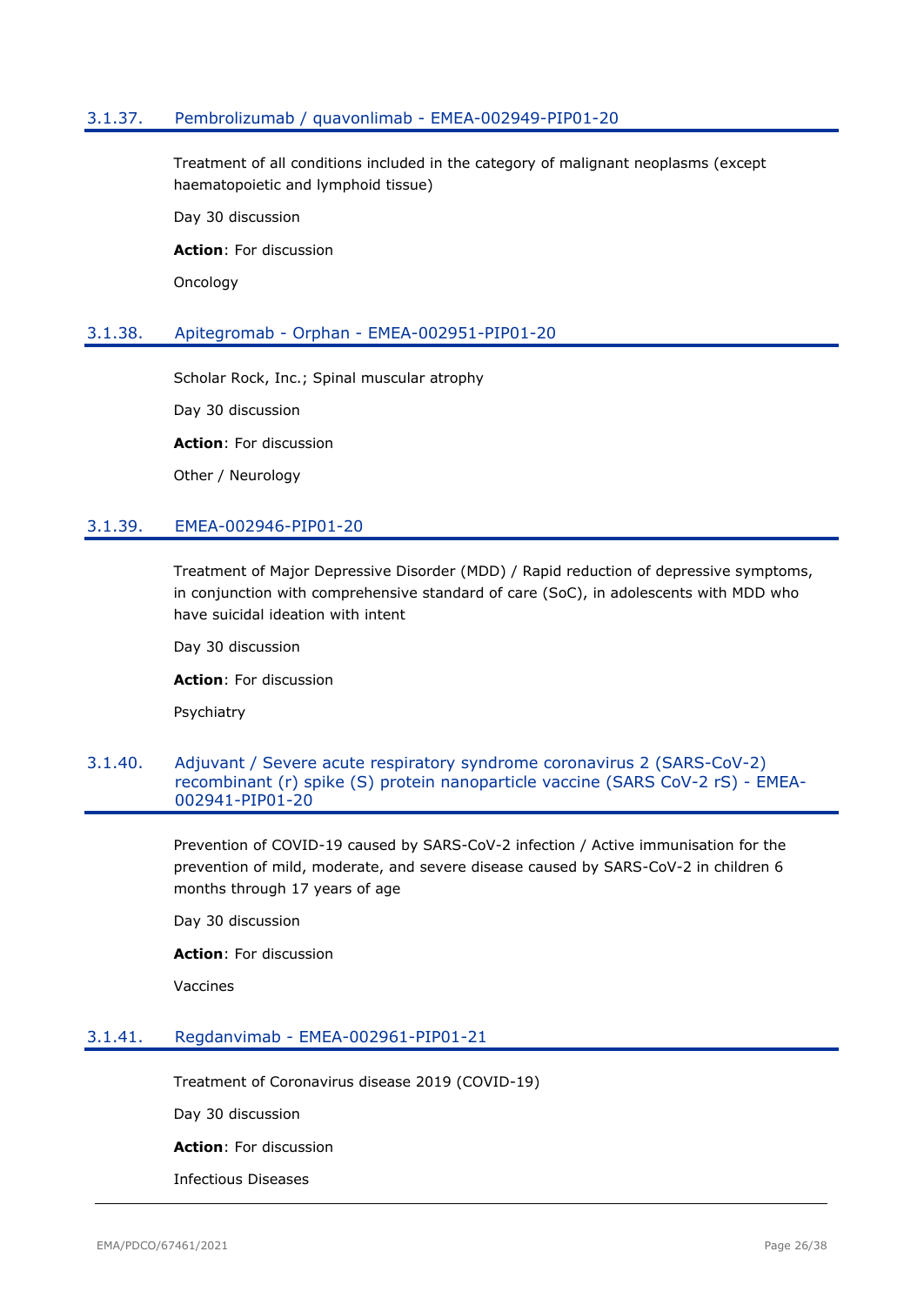### <span id="page-26-0"></span>3.1.42. Bamlanivimab - EMEA-002952-PIP01-21

Treatment of coronavirus disease 2019 (COVID-19) Day 30 discussion **Action**: For discussion Infectious Diseases

### <span id="page-26-1"></span>3.1.43. Etesevimab - EMEA-002966-PIP01-21

Treatment of coronavirus disease 2019 (COVID-19)

Day 30 discussion

**Action**: For discussion

Infectious Diseases

### <span id="page-26-2"></span>3.1.44. EMEA-002964-PIP01-21

Prophylaxis of SARS-CoV-2 infection / Treatment and decreased transmission of coronavirus disease 2019 (COVID-19)

Day 30 discussion

**Action**: For discussion

Infectious Diseases

### <span id="page-26-3"></span>3.1.45. EMEA-002965-PIP01-21

Prophylaxis of SARS-CoV-2 infection / Treatment and decreased transmission of coronavirus disease 2019 (COVID-19)

Day 30 discussion

**Action**: For discussion

Infectious Diseases

# <span id="page-26-4"></span>**3.2. Discussions on Compliance Check**

The following compliance checks have been put up for discussion and the members of the PDCO have been invited to comment on issues of possible non-compliance.

#### <span id="page-26-5"></span>3.2.1. Simoctocog alfa - EMEA-C-001024-PIP01-10-M02

Octapharma Pharmazeutika Produktionsges.m.b.H.; Hereditary Factor VIII deficiency / Haemophilia A

Day 30 discussion

**Action**: For discussion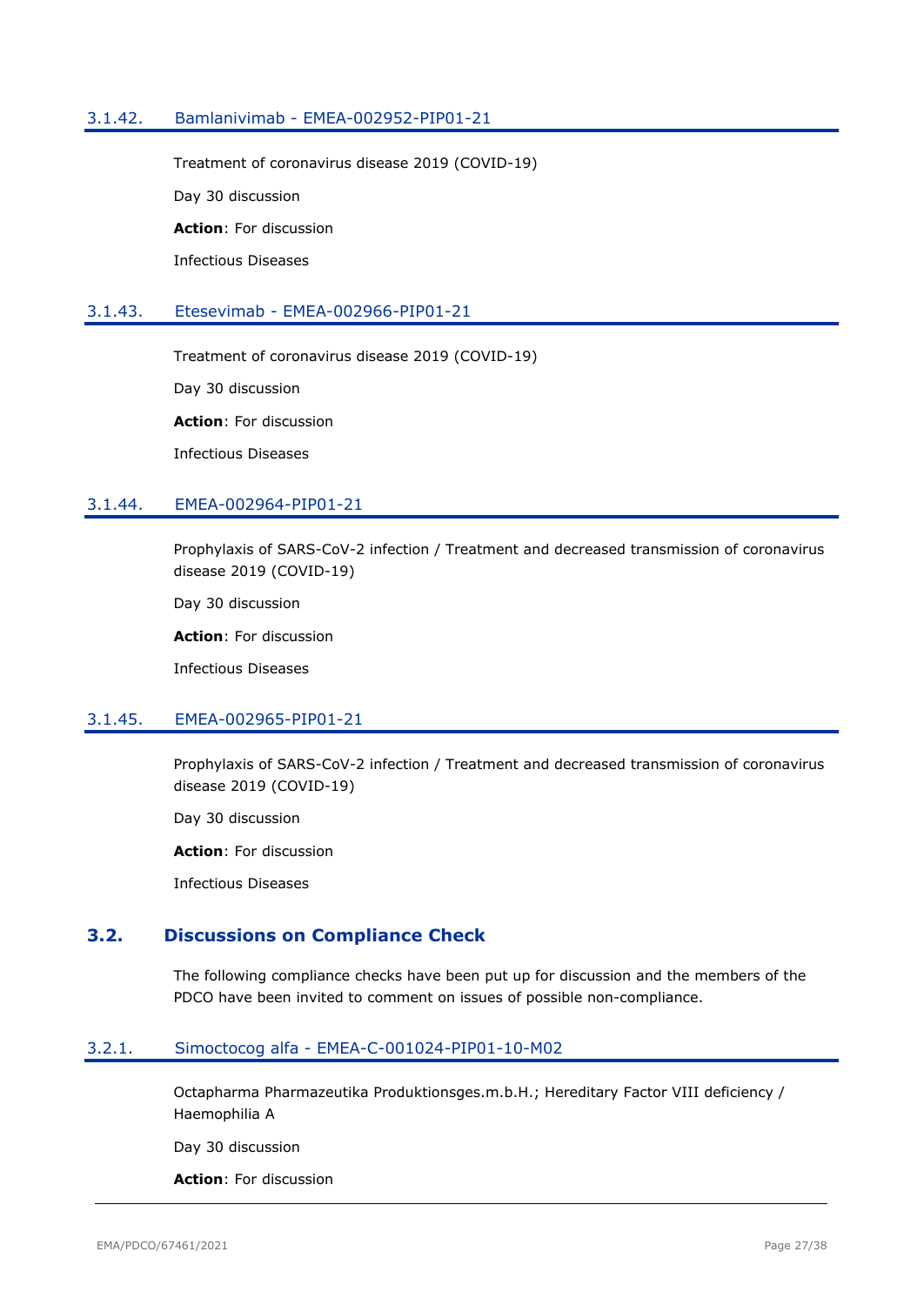Haematology-Hemostaseology

#### <span id="page-27-0"></span>3.2.2. Lenvatinib - EMEA-C3-001119-PIP02-12-M07

Eisai GmbH; Treatment of papillary thyroid cancer/ Treatment of follicular thyroid cancer/ Treatment of osteosarcoma

Day 30 discussion

**Action**: For discussion

Oncology

# <span id="page-27-1"></span>**3.3. Discussions on Modification of an Agreed Paediatric Investigation Plan**

### <span id="page-27-2"></span>3.3.1. Pegcetacoplan - Orphan - EMEA-002600-PIP01-19-M01

Apellis Ireland Limited; Paroxysmal Nocturnal Haemoglobinuria Day 30 discussion **Action**: For discussion

#### <span id="page-27-3"></span>3.3.2. Remimazolam - EMEA-001880-PIP02-19-M02

PAION Deutschland GmbH; Sedation, General anesthesia / Sedation of mechanically ventilated patients / Sedation for short procedures

Day 30 discussion **Action**: For discussion Anaesthesiology

# <span id="page-27-4"></span>3.3.3. Macitentan - Orphan - EMEA-001032-PIP01-10-M03

Janssen-Cilag International NV; Treatment of systemic sclerosis / Treatment of idiopathic pulmonary fibrosis / Treatment of pulmonary arterial hypertension

Day 30 discussion

**Action**: For discussion

Cardiovascular Diseases

### <span id="page-27-5"></span>3.3.4. Ticagrelor - EMEA-000480-PIP01-08-M14

AstraZeneca AB; Thromboembolic events (children), acute coronary syndrome, history of myocardial infarction / reduction in occurrence of vaso-occlusive crises in paediatric patients with sickle cell disease

Day 30 discussion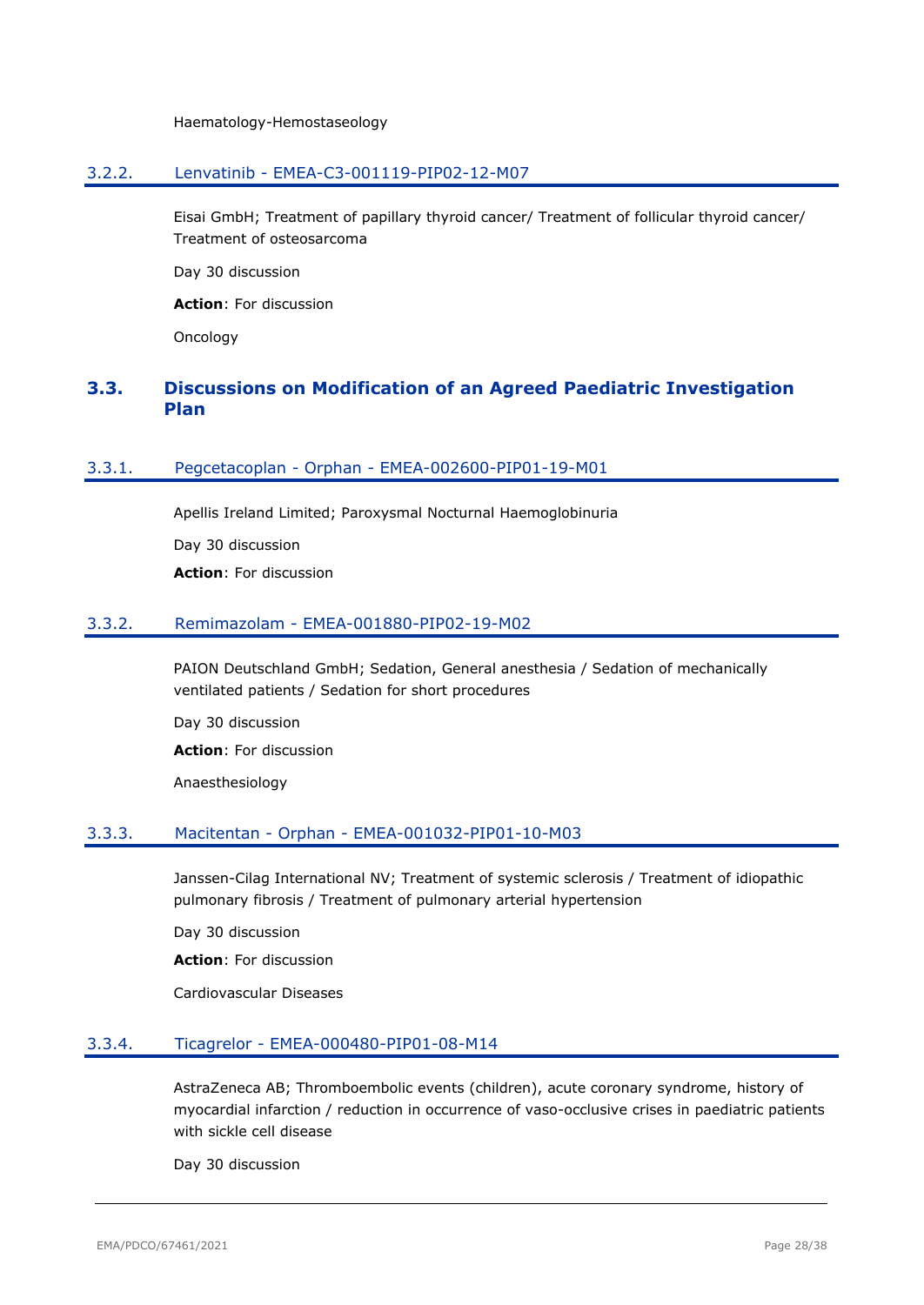**Action**: For discussion

Cardiovascular Diseases / Haematology-Hemostaseology

#### <span id="page-28-0"></span>3.3.5. Spesolimab - EMEA-002475-PIP02-19-M01

Boehringer Ingelheim International GmbH; Prevention of Generalized Pustular Psoriasis / Treatment of Generalized Pustular Psoriasis / treatment of patients with acute or chronic generalized pustular psoriasis (GPP) and for the prevention of flares

Day 30 discussion

**Action**: For discussion

Dermatology

#### <span id="page-28-1"></span>3.3.6. Cipaglucosidase alfa - Orphan - EMEA-002447-PIP01-18-M01

Amicus Therapeutics Europe Limited; Treatment of glycogen storage disease Type II (Pompe's disease)

Day 30 discussion

**Action**: For discussion

Endocrinology-Gynaecology-Fertility-Metabolism

#### <span id="page-28-2"></span>3.3.7. Pegunigalsidase alfa - Orphan - EMEA-001828-PIP01-15-M02

Chiesi Farmaceutici S.p.A.; Treatment of Fabry disease

Day 30 discussion

**Action**: For discussion

Endocrinology-Gynaecology-Fertility-Metabolism

#### <span id="page-28-3"></span>3.3.8. Avacopan - Orphan - EMEA-002023-PIP01-16-M05

ChemoCentryx Ireland Ltd.; Treatment of anti-neutrophil cytoplasmic auto-antibody (ANCA)-associated vasculitis

Day 30 discussion

**Action**: For discussion

Immunology-Rheumatology-Transplantation

#### <span id="page-28-4"></span>3.3.9. Doravirine - EMEA-001676-PIP01-14-M04

Merck Sharp & Dohme (Europe), Inc.; Treatment of human immunodeficiency virus-1 (HIV-1) infection / Antiretroviral therapy, in combination with other antiretroviral agents, for the treatment of HIV-1 infection in children aged from birth to 18 years

Day 30 discussion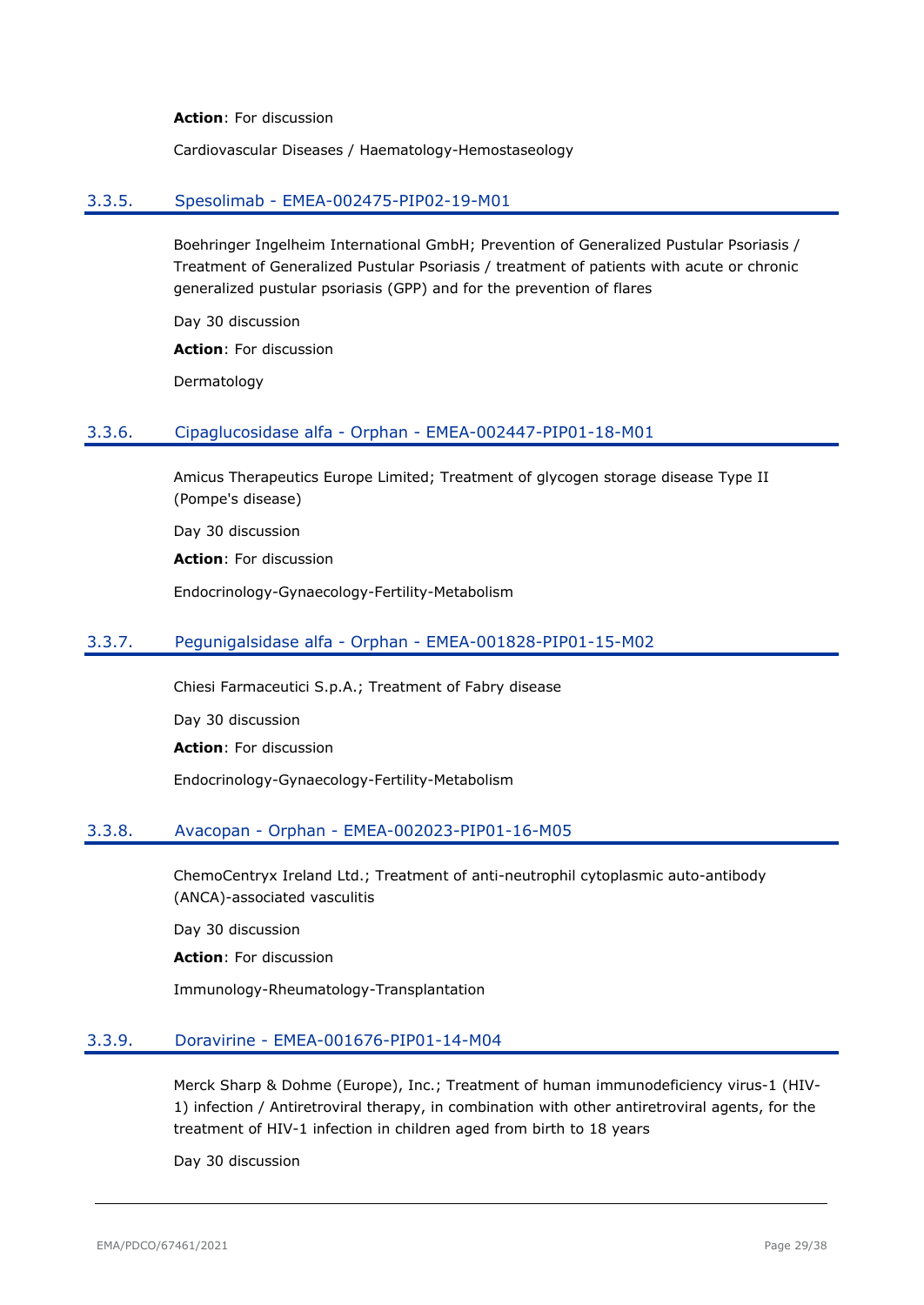#### **Action**: For discussion

Infectious Diseases

#### <span id="page-29-0"></span>3.3.10. Rilpivirine / Dolutegravir - EMEA-001750-PIP01-15-M04

ViiV Healthcare UK Limited; Treatment of Human Immunodeficiency Virus type 1 (HIV-1) infection

Day 30 discussion

**Action**: For discussion

Infectious Diseases

#### <span id="page-29-1"></span>3.3.11. Tenofovir alafenamide / emtricitabine / cobicistat / darunavir - EMEA-001825- PIP01-15-M03

Janssen-Cilag International NV; Treatment of human immunodeficiency virus type-1 (HIV-1) infection / Treatment of HIV-1 infection in paediatric subjects weighing 25 kg or more from 6 years of age

Day 30 discussion

**Action**: For discussion

Infectious Diseases

# <span id="page-29-2"></span>3.3.12. Tenofovir disoproxil fumarate / lamivudine / doravirine - EMEA-001695-PIP01-14- M04

Merck Sharp & Dohme (Europe), Inc.; Treatment of human immunodeficiency virus-1 (HIV-1) infection / Antiretroviral combination therapy for the treatment of HIV-1 infection in adults and children aged 6 to 18 years

Day 30 discussion

**Action**: For discussion

Infectious Diseases

### <span id="page-29-3"></span>3.3.13. Ataluren - Orphan - EMEA-000115-PIP01-07-M11

PTC Therapeutics International, Limited; Treatment of dystrophinopathy / Treatment of nonsense-mutation dystrophinopathy

Day 30 discussion **Action**: For discussion Neurology

### <span id="page-29-4"></span>3.3.14. Brivaracetam - Orphan - EMEA-000332-PIP01-08-M16

UCB Pharma S.A.; Treatment of epilepsy with partial onset seizures / Treatment of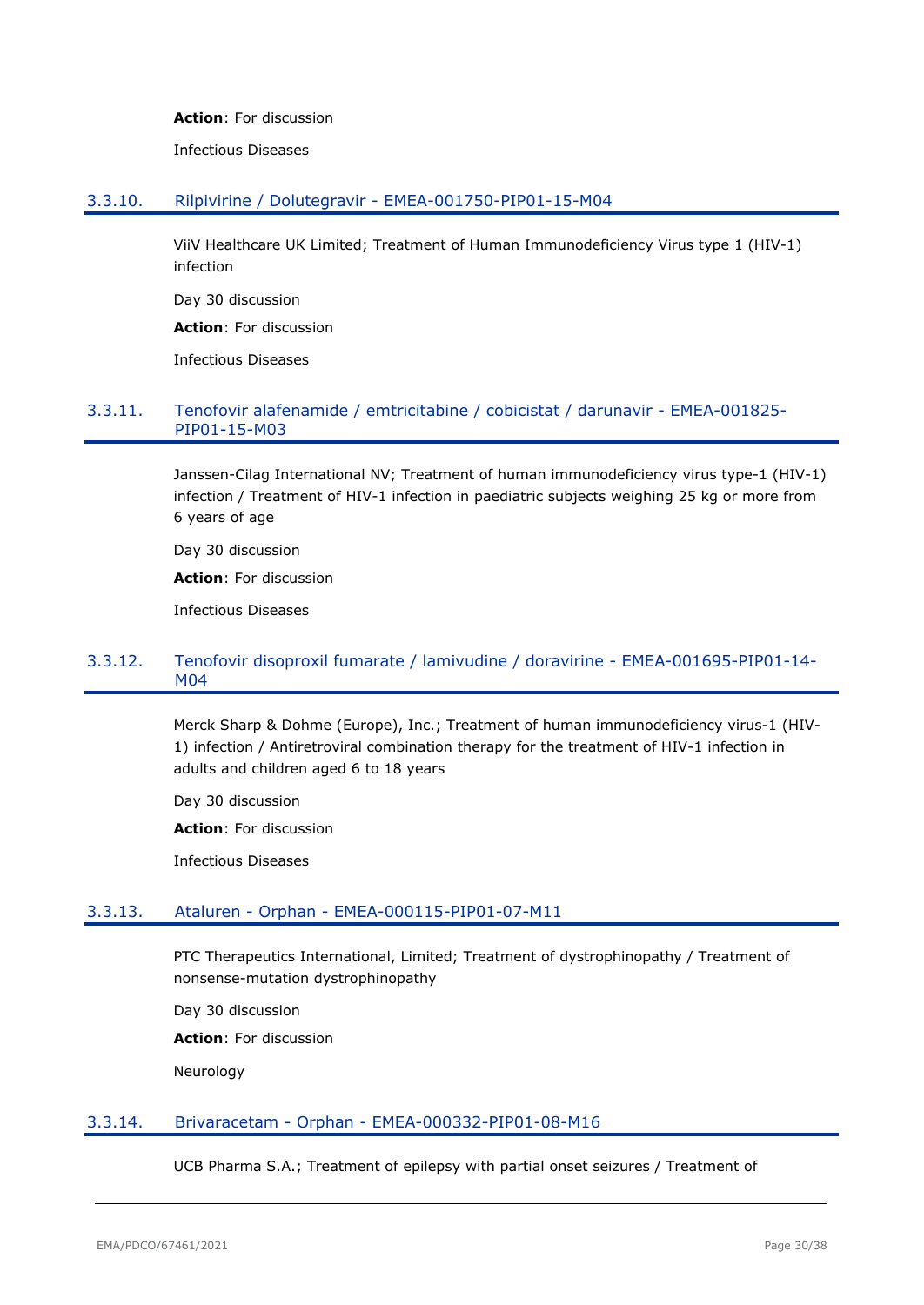paediatric patients with partial onset seizures Day 30 discussion **Action**: For discussion Neurology

#### <span id="page-30-0"></span>3.3.15. Brivaracetam - Orphan - EMEA-000332-PIP02-17-M02

UCB Pharma S.A.; Treatment of Neonatal Seizures / Treatment of paediatric epilepsy syndromes / Treatment of Neonatal Seizures with adjunctive administration of brivaracetam, Monotherapy in patients 4 to 25 years of age with Childhood Absence Epilepsy (CAE) and Juvenile Absence Epilepsy (JAE)

Day 30 discussion

**Action**: For discussion

Neurology

#### <span id="page-30-1"></span>3.3.16. Bumetanide - EMEA-001303-PIP01-12-M03

Les Laboratoires Servier; Autism Spectrum Disorder / Treatment of Autism Spectrum Disorder

Day 30 discussion

**Action**: For discussion

Neurology

#### <span id="page-30-2"></span>3.3.17. Ganaxolone - Orphan - EMEA-002341-PIP01-18-M01

Marinus Pharmaceuticals Inc.; Cyclin-dependent kinase-like 5 (CDKL5) deficiency disorder / Adjunctive treatment of seizures in paediatric patients aged 6 months to  $<$  18 years old with cyclin-dependent kinase-like 5 (CDKL5) deficiency disorder

Day 30 discussion

**Action**: For discussion

Neurology

### <span id="page-30-3"></span>3.3.18. Dostarlimab - EMEA-002463-PIP01-18-M01

GlaxoSmithKline (Ireland) Limited; Treatment of all conditions included in the category of malignant neoplasms (except haematopoietic and lymphoid malignancies) / Treatment of paediatric patients from birth to less than 18 years old with neuroblastoma and/or osteosarcoma

Day 30 discussion **Action**: For discussion Oncology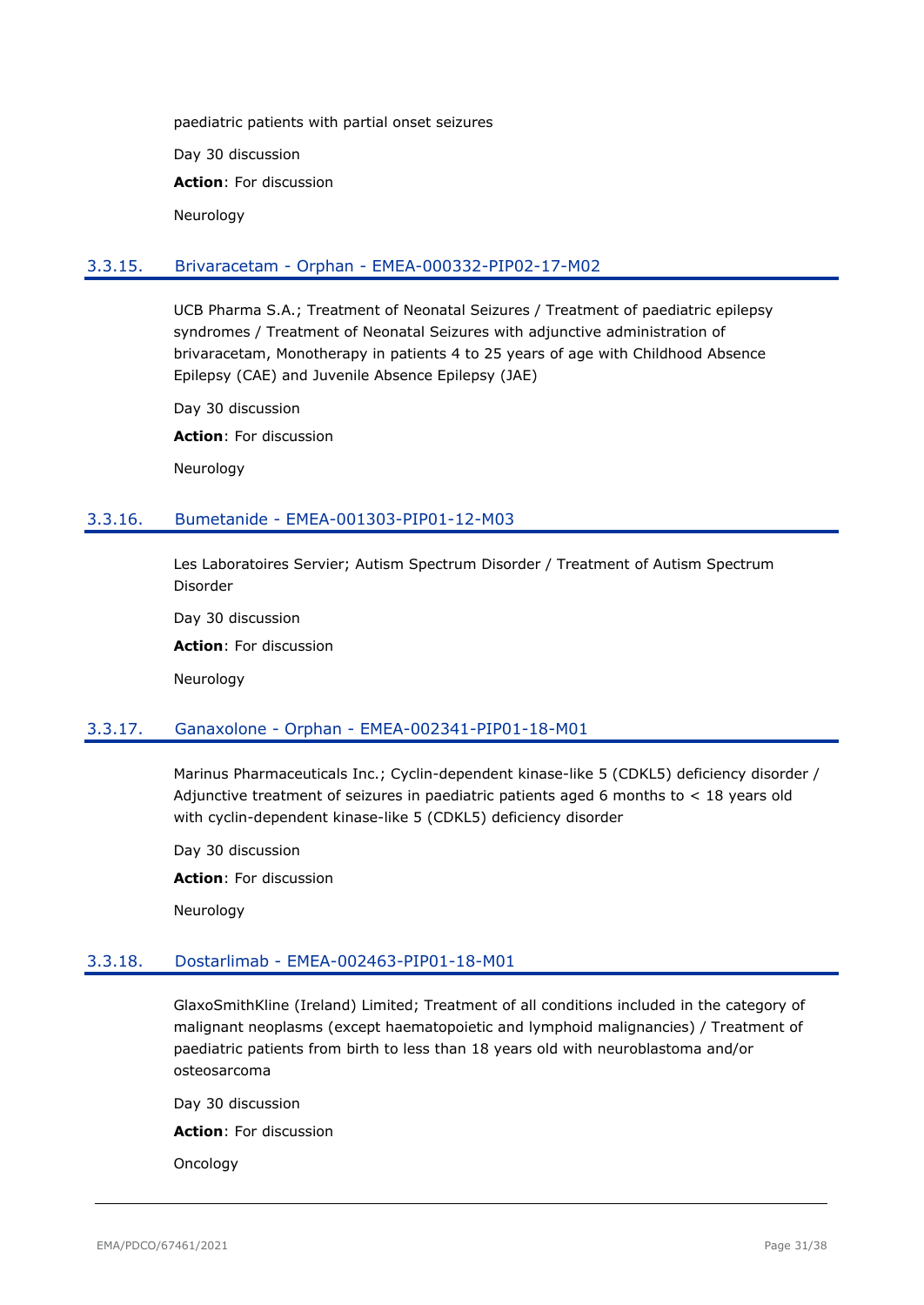### <span id="page-31-0"></span>3.3.19. Isatuximab - EMEA-002205-PIP01-17-M02

Sanofi-Aventis Recherche & Développement; Treatment of malignant neoplasms of the haematopoietic and lymphoid tissue / Treatment of relapsed, refractory and newlydiagnosed acute myeloid leukemia in combination with standard treatment (chemotherapy) in paediatric patients from 28 days to less than 18 years of age / Treatment of relapsed, refractory and newly-diagnosed acute lymphoblastic leukemia in combination with standard treatment (chemotherapy) in paediatric patients from 28 days to less than 18 years of age

Day 30 discussion **Action**: For discussion

Oncology

### <span id="page-31-1"></span>3.3.20. Lenvatinib - EMEA-001119-PIP03-19-M01

Eisai GmbH; Treatment of all conditions included in the category of malignant neoplasms except haematopoietic and lymphoid tissue neoplasms, papillary thryoid cancer, follicular thyroid cancer and osteosarcoma / Treatment of paediatric patients from 2 years to less than 18 years old with a relapsed or refractory solid malignant tumour including Ewing sarcoma/periperal primitive neuroectodermal tumour, rhabdomyosarcoma and high-grade glioma

Day 30 discussion

**Action**: For discussion

Oncology

### <span id="page-31-2"></span>3.3.21. Niraparib (as tosylate monohydrate) - Orphan - EMEA-002268-PIP02-18-M01

GlaxoSmithKline (Ireland) Limited; Treatment of all conditions included in the category of malignant neoplasms (except haematopoietic and lymphoid malignancies) / Treatment of paediatric patients from birth to less than 18 years old with neuroblastoma and/or osteosarcoma

Day 30 discussion **Action**: For discussion Oncology

### <span id="page-31-3"></span>3.3.22. Obinutuzumab - Orphan - EMEA-001207-PIP01-11-M01

Roche Registration GmbH; Treatment of mature B-cell lymphoma / Treatment of acute lymphoblastic leukaemia

Day 30 discussion

**Action**: For discussion

Oncology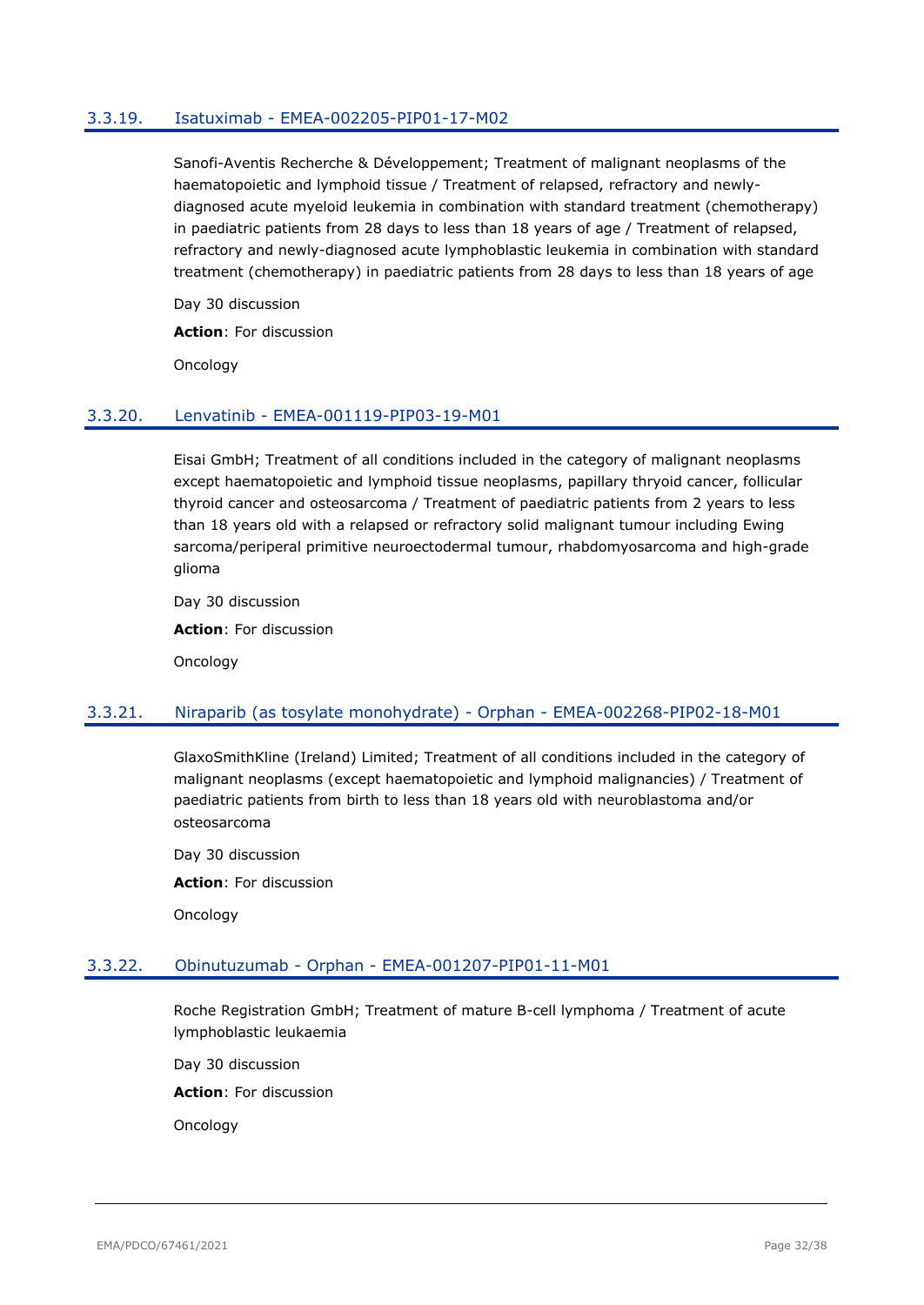#### <span id="page-32-0"></span>3.3.23. Ruxolitinib phosphate - EMEA-000901-PIP03-16-M02

Novartis Europharm Limited; Acute Graft versus Host Disease / Treatment of acute Graft versus Host Disease (aGvHD) in paediatric patients aged 28 days and above

Day 30 discussion

**Action**: For discussion

**Oncology** 

# <span id="page-32-1"></span>3.3.24. Concentrate of proteolytic enzyme enriched in bromelain - Orphan - EMEA-000142- PIP02-09-M11

MediWound Germany GmbH; Treatment of burns of external body surfaces / Removal of eschar in deep partial and/or full thickness burns

Day 30 discussion **Action**: For discussion **Other** 

### <span id="page-32-2"></span>3.3.25. Meloxicam / Bupivacaine - EMEA-002246-PIP01-17-M02

Heron Therapeutics B.V.; Acute postoperative pain

Day 30 discussion

**Action**: For discussion

Pain

### <span id="page-32-3"></span>3.3.26. Birch pollen extract (Betula verrucosa) - EMEA-001879-PIP01-15-M03

ALK-Abelló A/S; Treatment of allergic rhinitis / rhino-conjunctivitis / Treatment of tree pollen allergic rhinitis / rhino-conjunctivitis

Day 30 discussion

**Action**: For discussion

Pneumology - Allergology

# <span id="page-32-4"></span>3.3.27. Brexpiprazole - EMEA-001185-PIP01-11-M07

Otsuka Pharmaceutical Development & Commercialisation Europe GmbH; Treatment of schizophrenia from 13 to less than 18 years of age

Day 30 discussion

**Action**: For discussion

Psychiatry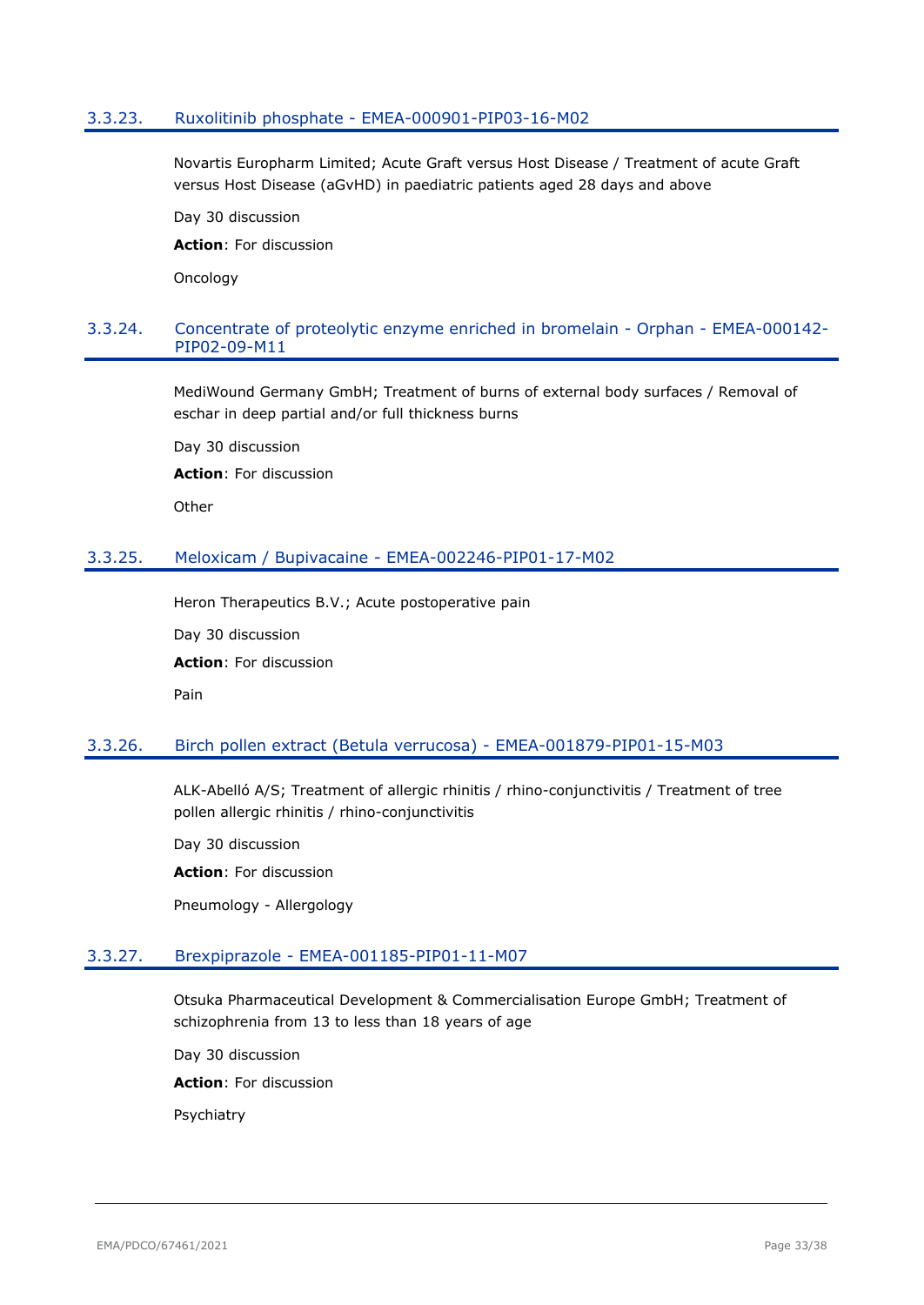# <span id="page-33-0"></span>**4. Nominations**

Disclosure of information related to this section cannot be released at the present time as it is deemed to contain commercially confidential information.

# <span id="page-33-1"></span>**4.1. List of submission of applications with start of procedure 23 February 2021 for Nomination of Rapporteur and Peer reviewer**

**Action**: For adoption

# <span id="page-33-2"></span>**4.2. Nomination of Rapporteur for requests of confirmation on the applicability of the EMA decision on class waiver**

**Action**: For adoption

# <span id="page-33-3"></span>**4.3. Nominations for other activities**

**Action**: For adoption

# <span id="page-33-4"></span>**5. Scientific Advice Working Party (SAWP) and Paediatric Committee (PDCO) Interaction**

Disclosure of information related to this section cannot be released at the present time as it is deemed to contain commercially confidential information.

# <span id="page-33-5"></span>**6. Discussion on the applicability of class waivers**

Disclosure of some information related to this section cannot be released at the present time as it is deemed to contain commercially confidential information.

# <span id="page-33-6"></span>**6.1. Discussions on the applicability of class waiver for products**

### <span id="page-33-7"></span>6.1.1. Itepekimab - EMEA-10-2020

Sanofi-aventis Recherche & Développement; All classes of medicinal products for treatment of chronic obstructive pulmonary disease (excluding chronic lung diseases associated with long-term airflow limitation, such as asthma, bronchopulmonary dysplasia, primary cilia dyskinesia, obstructive lung disease related to graft versus-host disease after [bonemarrow] transplantation) / Add-on maintenance treatment of adult patients with chronic obstructive pulmonary disease who do not currently smoke

**Action**: For adoption

#### <span id="page-33-8"></span>6.1.2. Avacincaptad pegol - EMEA-11-2020

IVERIC bio, Inc.; All classes of medicinal products for treatment of age-related macular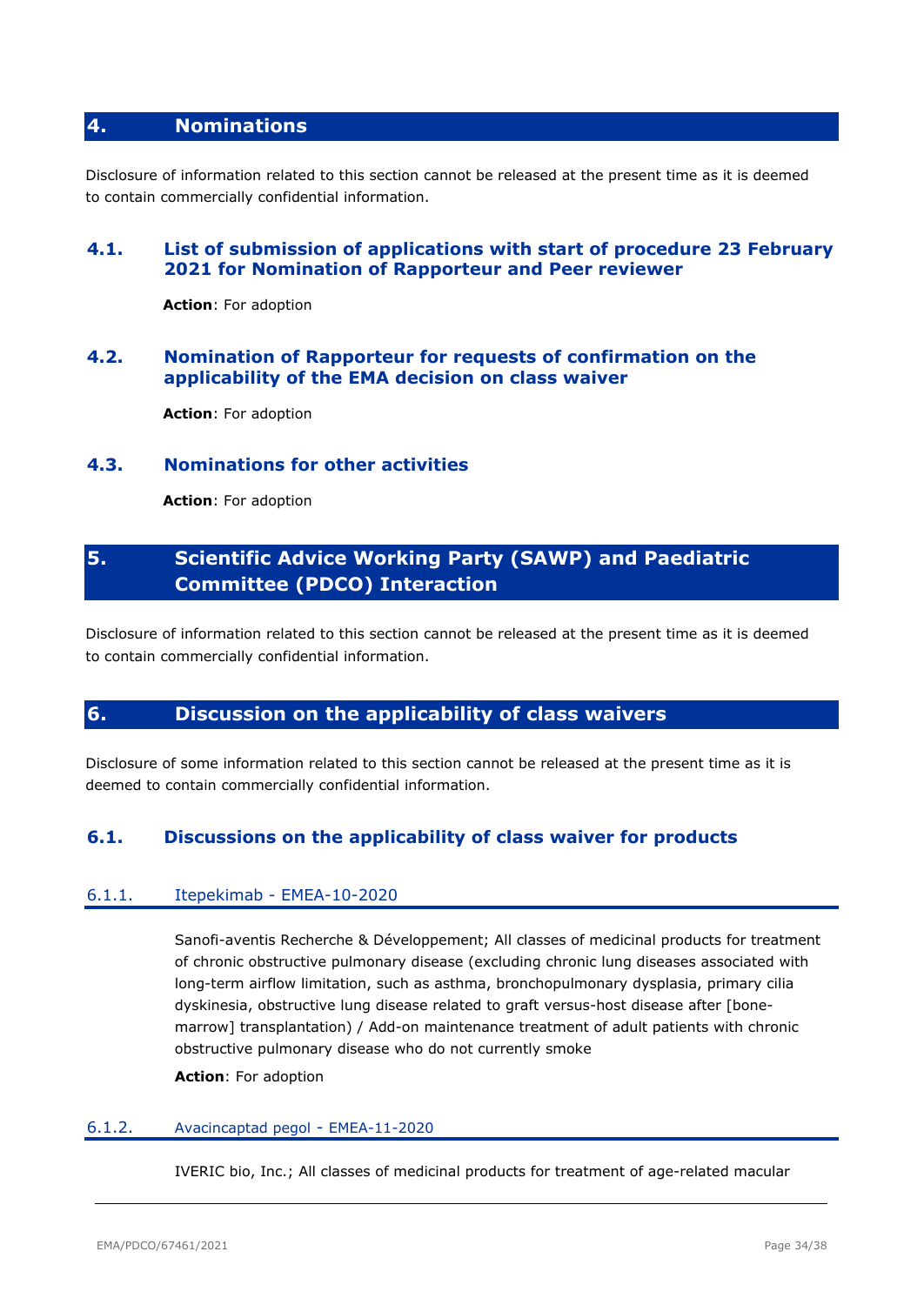degeneration and diabetic macular oedema / Treatment of geographic atrophy secondary to dry age-related macular degeneration

**Action**: For adoption

#### <span id="page-34-0"></span>6.1.3. Semaglutide - EMEA-01-2021

Novo Nordisk; All classes of medicinal products for treatment of Alzheimer's disease / Treatment of mild cognitive impairment and mild dementia, both of the Alzheimer's type

**Action** : For adoption

# <span id="page-34-1"></span>**7. Discussion on the inclusion of an indication within a condition in an agreed PIP/waiver**

# <span id="page-34-2"></span>**7.1. Discussion on the possibility to include an indication within a condition in an agreed PIP/waiver**

#### <span id="page-34-3"></span>7.1.1. Teplizumab

Provention Bio, Inc.; Type I Diabetes mellitus

Request to confirm condition/indication wording with regards to a possible second PIP for this compound

**Action:** For discussion

Endocrinology-Gynaecology-Fertility-Metabolism

# <span id="page-34-4"></span>**8. Annual reports on deferrals**

Note: The annual reports on deferrals to be noted by the members of the PDCO are flagged in the Annex B.

# <span id="page-34-5"></span>**9. Organisational, regulatory and methodological matters**

# <span id="page-34-6"></span>**9.1. Mandate and organisation of the PDCO**

<span id="page-34-7"></span>9.1.1. Proposal for criteria to put procedures on the "silent adoption list"

**Action:** For discussion

#### <span id="page-34-8"></span>9.1.2. Access to IT tools for PDCO members

### **Action:** For information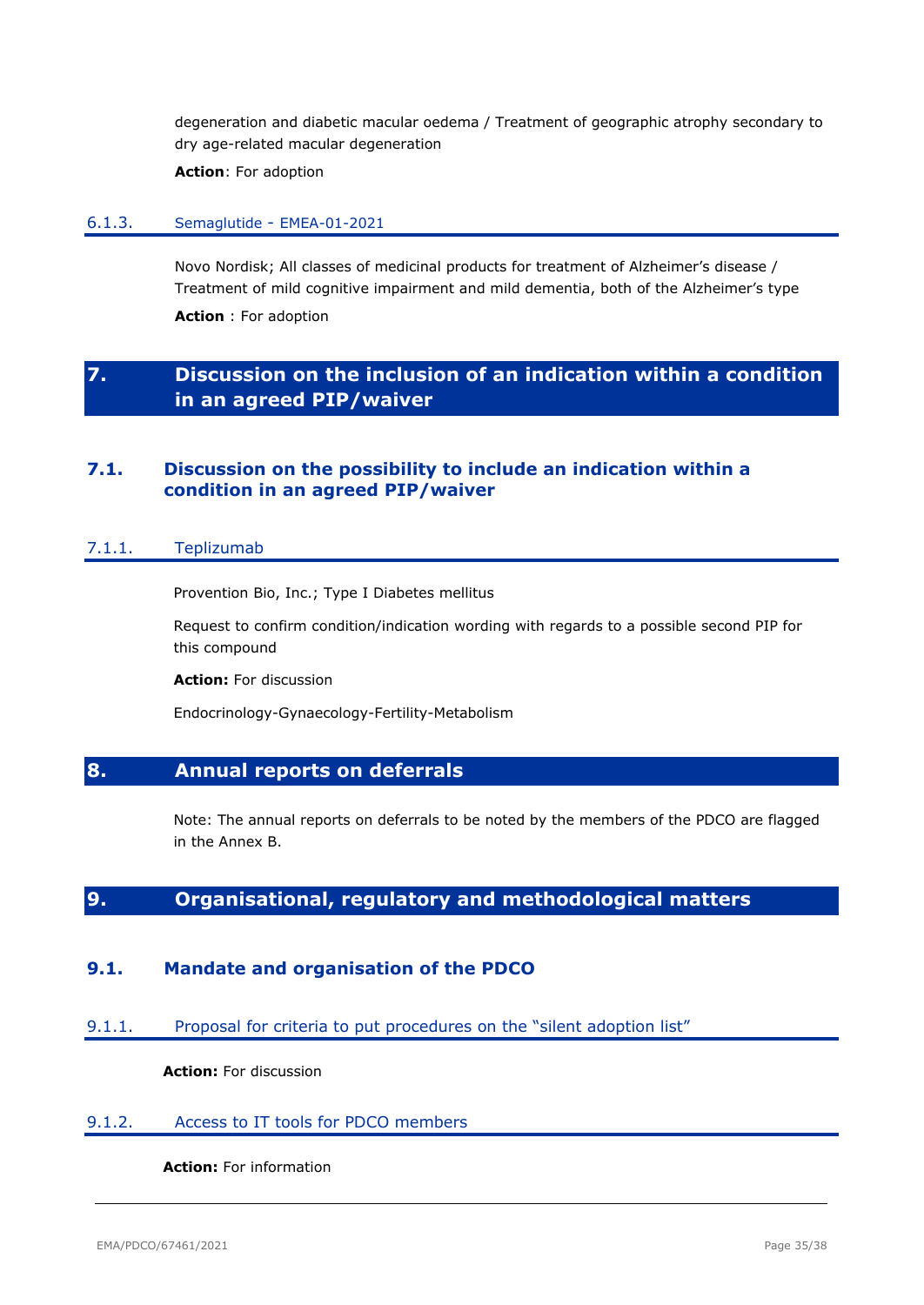# <span id="page-35-0"></span>**9.2. Coordination with EMA Scientific Committees or CMDh-v**

### <span id="page-35-1"></span>9.2.1. Committee for Medicinal Products for Human Use (CHMP)

No items

# <span id="page-35-2"></span>**9.3. Coordination with EMA Working Parties/Working Groups/Drafting Groups**

#### <span id="page-35-3"></span>9.3.1. Non-clinical Working Group: D30 Products identified

PDCO member: Karen van Malderen **Action**: For information

### <span id="page-35-4"></span>9.3.2. Formulation Working Group

PDCO member: Brian Aylward **Action**: For information

### <span id="page-35-5"></span>9.3.3. Agenda for the Patients and Consumers Working Party (PCWP)/ Healthcare Professionals Working Party (HCPWP) on 2-3 March 2021

**Action:** For information

# <span id="page-35-6"></span>**9.4. Cooperation within the EU regulatory network**

<span id="page-35-7"></span>9.4.1. European Network of Paediatric Research (Enpr) - European Medicines Agency (EMA)

No items

# <span id="page-35-8"></span>**9.5. Cooperation with International Regulators**

No items

# <span id="page-35-9"></span>**9.6. Contacts of the PDCO with external parties and interaction with the Interested Parties to the Committee**

No items

# <span id="page-35-10"></span>**9.7. PDCO work plan**

No items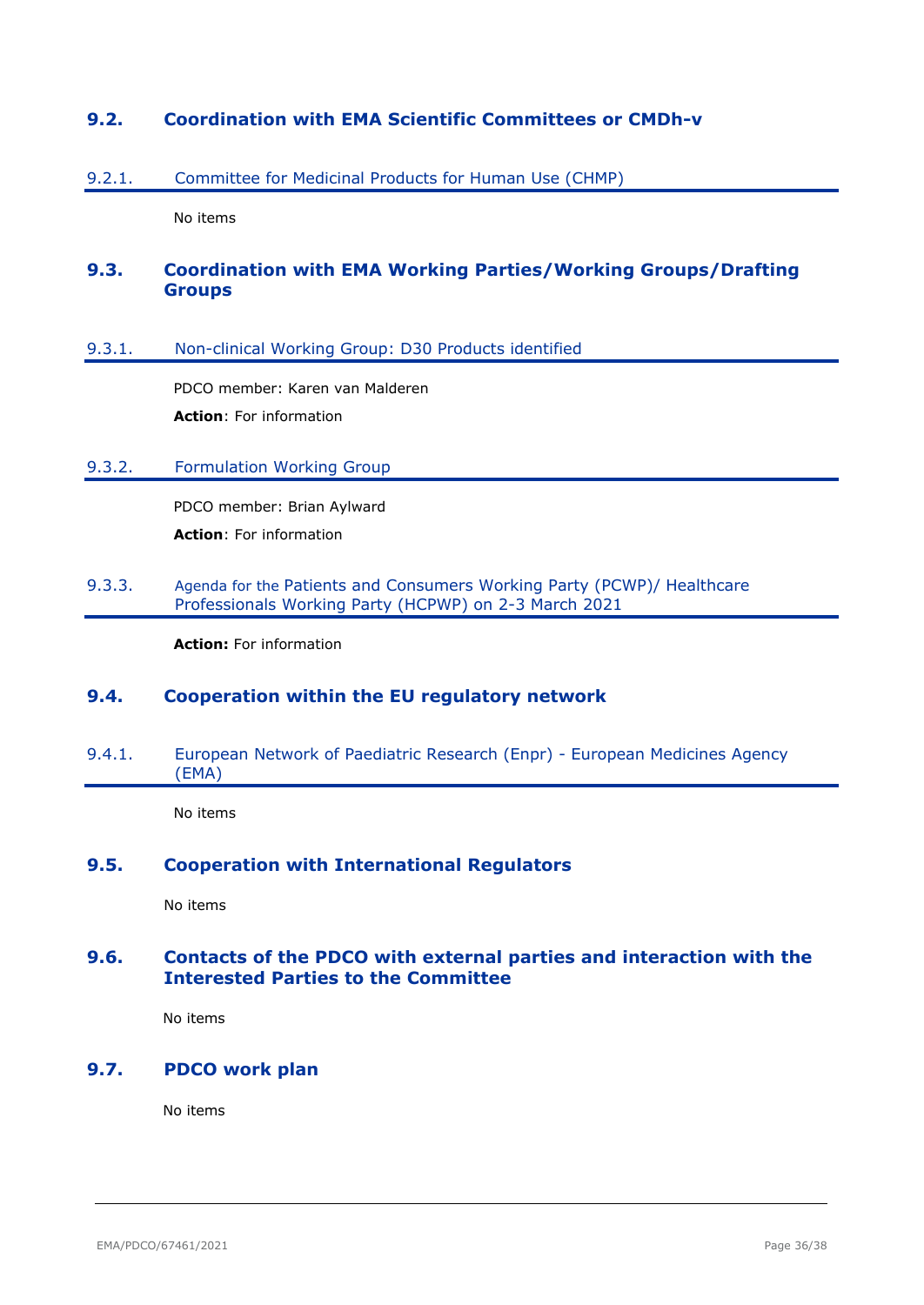# <span id="page-36-0"></span>**9.8. Planning and reporting**

No items

# <span id="page-36-1"></span>**10. Any other business**

# <span id="page-36-2"></span>**10.1. COVID -19 update**

**Action:** For information

# <span id="page-36-3"></span>**10.2. Introduction of new Executive Director Emer Cooke**

**Action:** For information

<span id="page-36-4"></span>**10.3.** 

**Action:** For adoption

# <span id="page-36-5"></span>**10.4. C4C multistakeholder meeting on paediatric IBD**

**Action:** For information

<span id="page-36-6"></span>**10.5.** 

**Action:** For information

# <span id="page-36-7"></span>**11. Breakout sessions**

# <span id="page-36-8"></span>**11.1. Paediatric oncology**

**Action**: For discussion on Tuesday, 12:00-13:00

# <span id="page-36-9"></span>**11.2. Neonatology**

**Action**: For discussion on Thursday, 13:00-14:00

# <span id="page-36-10"></span>**11.3. Internal operations**

**Action:** For discussion on Tuesday, 11:00-12:00